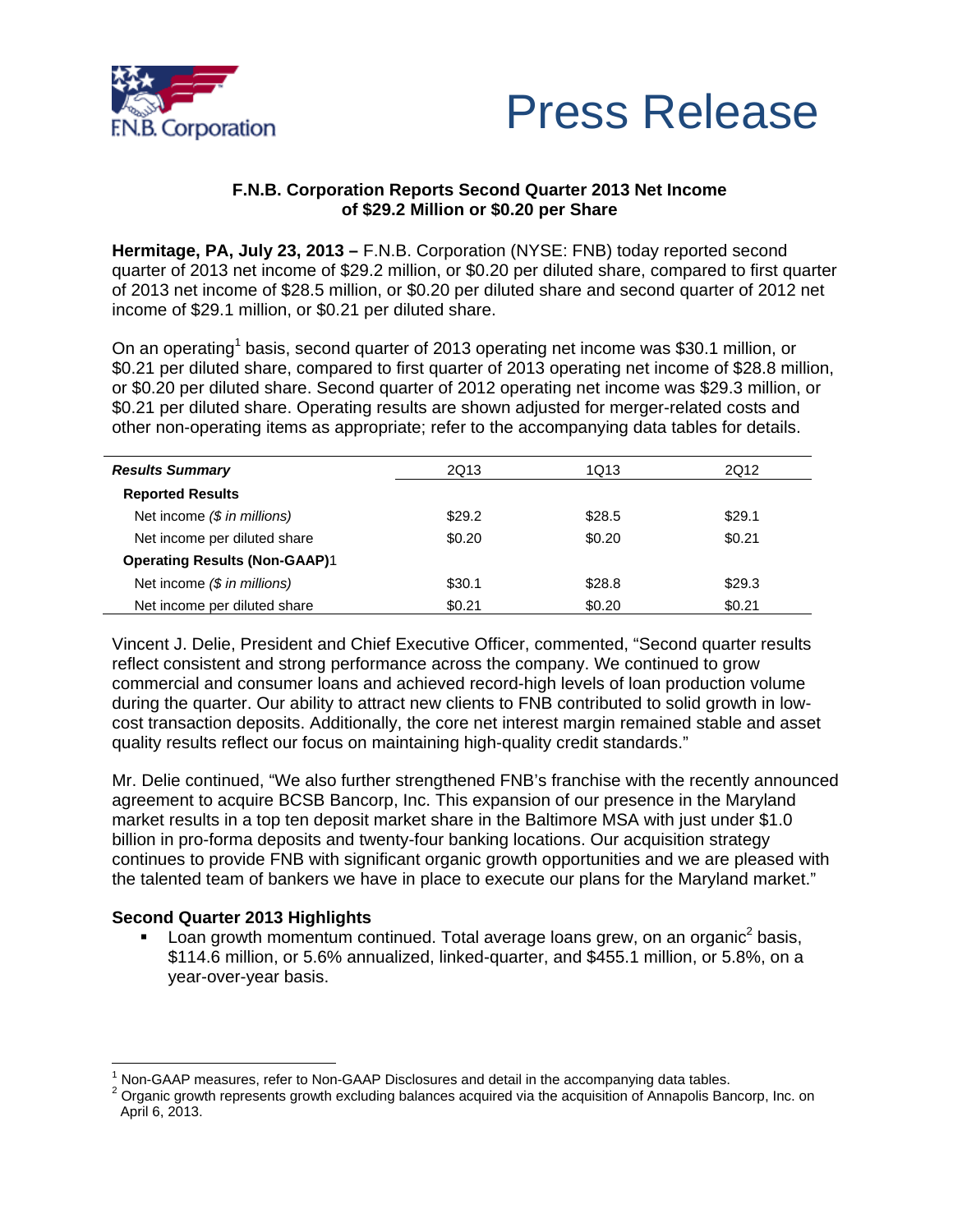

- **EXEC** Linked-quarter average organic loan growth:
	- Average organic commercial loan growth was \$64.6 million, or 5.8% annualized, driven by growth in the commercial and industrial (C&I) portfolio.
	- Average organic consumer loan growth was \$75.8 million or 11.8% annualized.
	- Average residential mortgage loans declined \$30.2 million, or 11.2% annualized, on an organic basis, reflecting accelerated pre-payment speeds and FNB's strategy of not retaining the majority of originated fixed rate residential mortgage loans.
- Year-over-year average organic loan growth:
	- Average organic commercial loan growth was \$315.6 million, or 7.5%, driven by growth in the C&I portfolio.
	- Average organic consumer loan growth was \$258.6 million or 10.8%.
	- Average residential mortgage loans declined \$120.2 million, or 10.3%, on an organic basis.
- FNB's deposit mix strengthened with continued growth in transaction deposits and customer repurchase agreements. Average transaction deposits and customer repurchase agreements grew, on an organic basis, \$136.6 million, or 7.4% annualized, linked–quarter, and \$553.6 million, or 7.9%, on a year-over-year basis. These deposits represent 77% of total deposits and customer repurchase agreements at June 30, 2013, improved from 75% at March 31, 2013 and 73% at June 30, 2012.
- The net interest margin was 3.63% compared to 3.66% in the prior quarter, with the slight narrowing primarily reflecting lower accretable yield levels.
- The efficiency ratio was 58.6%, slightly improved on a linked-quarter basis and a good level given that revenue synergies and cost savings related to the Annapolis Bancorp, Inc. (ANNB) acquisition are in the early stages.
- Credit quality metrics remained good and reflect overall consistent results. Nonperforming loans and other real estate owned (OREO) as a percentage of total originated loans and OREO remained at 1.59%. Net charge-offs were 0.33% annualized of total average originated loans, compared to a very low 0.22% annualized in the prior quarter.
- Results and profitability metrics include the effect of the completion of the acquisition of ANNB on April 6, 2013. The addition of ANNB added approximately \$435 million in total assets, \$259 million in loans and \$358 million in deposits and customer repurchase agreements.

# **Second Quarter 2013 Results – Comparison to Prior Quarter**

*(All comparisons refer to the first quarter of 2013, except as noted)* 

## Net Interest Income/Loans/Deposits

Net interest income on a fully taxable equivalent basis totaled \$98.5 million, increasing \$3.7 million or 3.9%. The net interest margin of 3.63% narrowed slightly by 3 basis points with 2 basis points of the narrowing due to lower accretable yield in the second quarter and the remainder reflecting the extended low interest rate environment. Accretable yield totaled \$0.5 million compared to \$1.3 million in the prior quarter. Solid organic loan growth and the addition of ANNB resulted in average earning asset growth of \$413.1 million or 3.9%.

Average loans totaled \$8.5 billion and increased \$373.5 million, or 4.6%, reflecting loans acquired from the ANNB acquisition (\$259 million) and organic loan growth. Total organic loan growth was \$114.6 million or 5.6% annualized. Organic growth in the commercial portfolio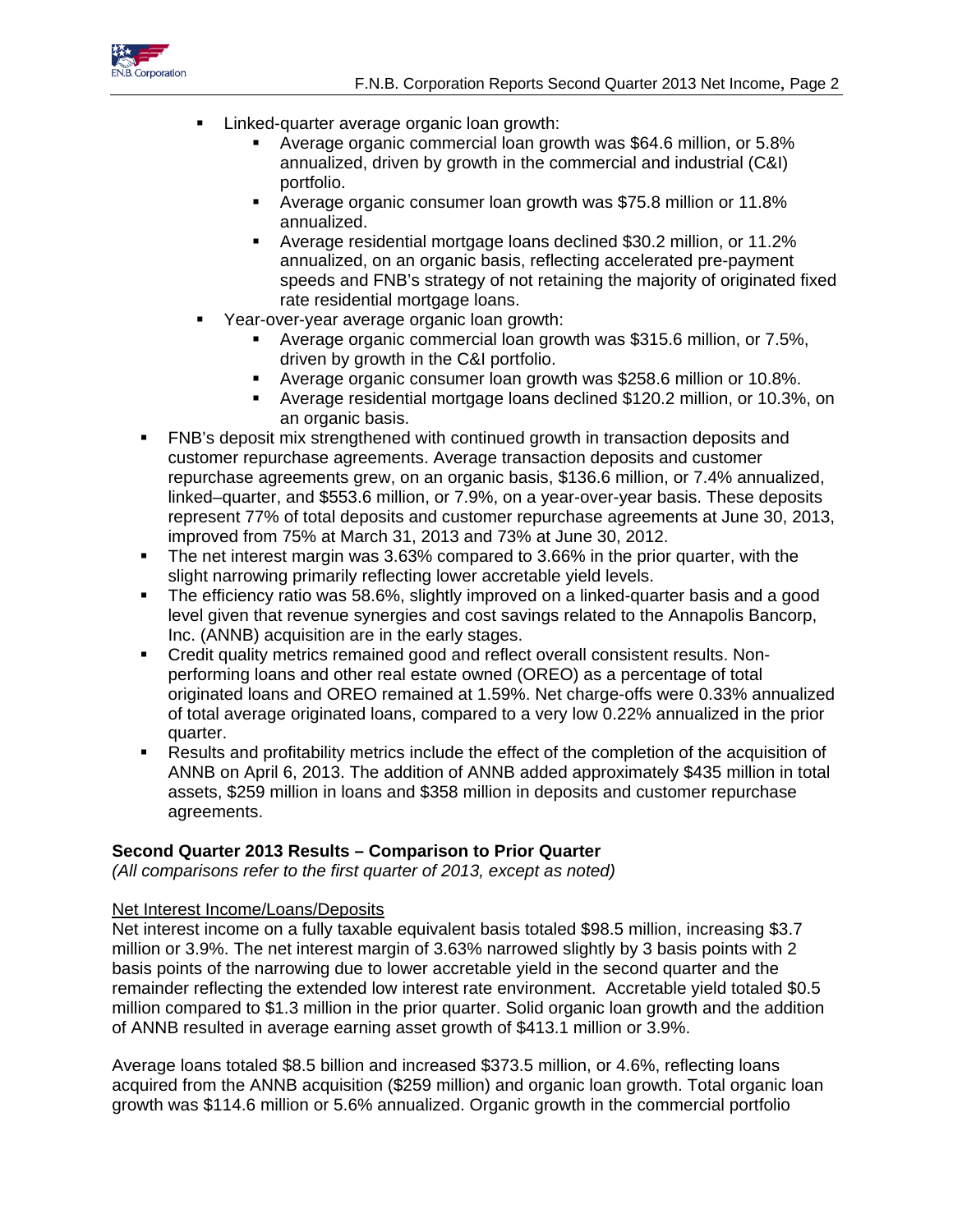

 $\overline{\phantom{a}}$ continued, with average balances increasing \$64.6 million, or 5.8% annualized, primarily due to \$36.3 million, or 8.8% annualized, organic growth in the C&I portfolio. Average consumer loan growth (consisting of direct, consumer lines of credit and indirect loans) was also strong with these balances increasing \$75.5 million, or 11.8% annualized, driven by growth in home equityrelated loans originated across FNB's branch network.

Total average deposits and customer repurchase agreements totaled \$10.3 billion and increased \$395.7, or 4.0%, due to deposits acquired from the ANNB acquisition (\$358 million) and organic growth. FNB's deposit mix continued to strengthen with organic growth in lowercost transaction deposit accounts and customer repurchase agreements of \$136.6 million, or 7.4% annualized, through new account acquisition and customers maintaining higher average balances. Time deposits continued to decline as expected, due to the lower offered rate environment. As of June 30, 2013, FNB's funding remains predominantly customer-based, with total customer-based funding representing 97% of total deposits and borrowings. Loans as a percentage of total deposits and customer repurchase agreements were 83% compared to 82%.

# Non-Interest Income

Non-interest income totaled \$36.8 million, increasing \$3.1 million, or 9.1%, reflecting increased service charge revenue, and consistent results across several business lines. In addition, the second quarter includes a \$1.6 million gain on extinguishment of debt (refer to capital section for additional detail). Service charge revenue increased \$2.0 million, or 12.9%, due to seasonally higher volume and the benefit of the ANNB acquisition-related volume. The lower insurance commissions and fees reflect normal seasonality due to contingent fee revenue typically received in the first quarter of a calendar year.

## Non-Interest Expense

Non-interest expense totaled \$84.2 million, increasing \$5.3 million or 6.7%. Merger-related costs of \$2.9 million and \$0.4 million were included in the second quarter and first quarter of 2013, respectively. Excluding merger-related costs, non-interest expense increased \$2.7 million, or 3.5%, primarily as a result of the addition of ANNB operating expenses. The efficiency ratio improved to 58.6% from 59.8%. Operating leverage was positive, with total revenue growth of 4.5% (excluding securities gains and the second quarter of 2013 debt extinguishment gain) exceeding non-interest expense growth of 3.5% (excluding merger-related costs).

## Credit Quality

Credit quality reflects consistent performance with continued good results. The provision for loan losses totaled \$7.9 million compared to \$7.5 million as provision levels continue to support solid loan growth. Net charge-offs totaled \$7.3 million, or 0.34% annualized, compared to \$4.2 million, or 0.21% annualized, with the increase reflecting very solid first quarter of 2013 results. Net charge-offs for the first six months of 2013 improved 5 basis points to 0.28% annualized from the prior year-to-date period. For the originated portfolio, net charge-offs increased 11 basis points to 0.33% annualized of average originated loans on a linked-quarter basis and improved 10 basis points to 0.28% annualized of average originated loans on a year-to-date basis. Primarily due to loan growth, the ratio of the allowance for loan losses to total originated loans was 1.35%, down from 1.39% at March 31, 2013. The ratio of the allowance for loan losses to total non-performing loans was 121.68% compared to 124.80%.

The ratio of non-performing loans and OREO to total loans and OREO improved 3 basis points to 1.40%. For the originated portfolio, the ratio of non-performing loans and OREO to total loans and OREO remained unchanged from the prior quarter at 1.59% at June 30, 2013. Total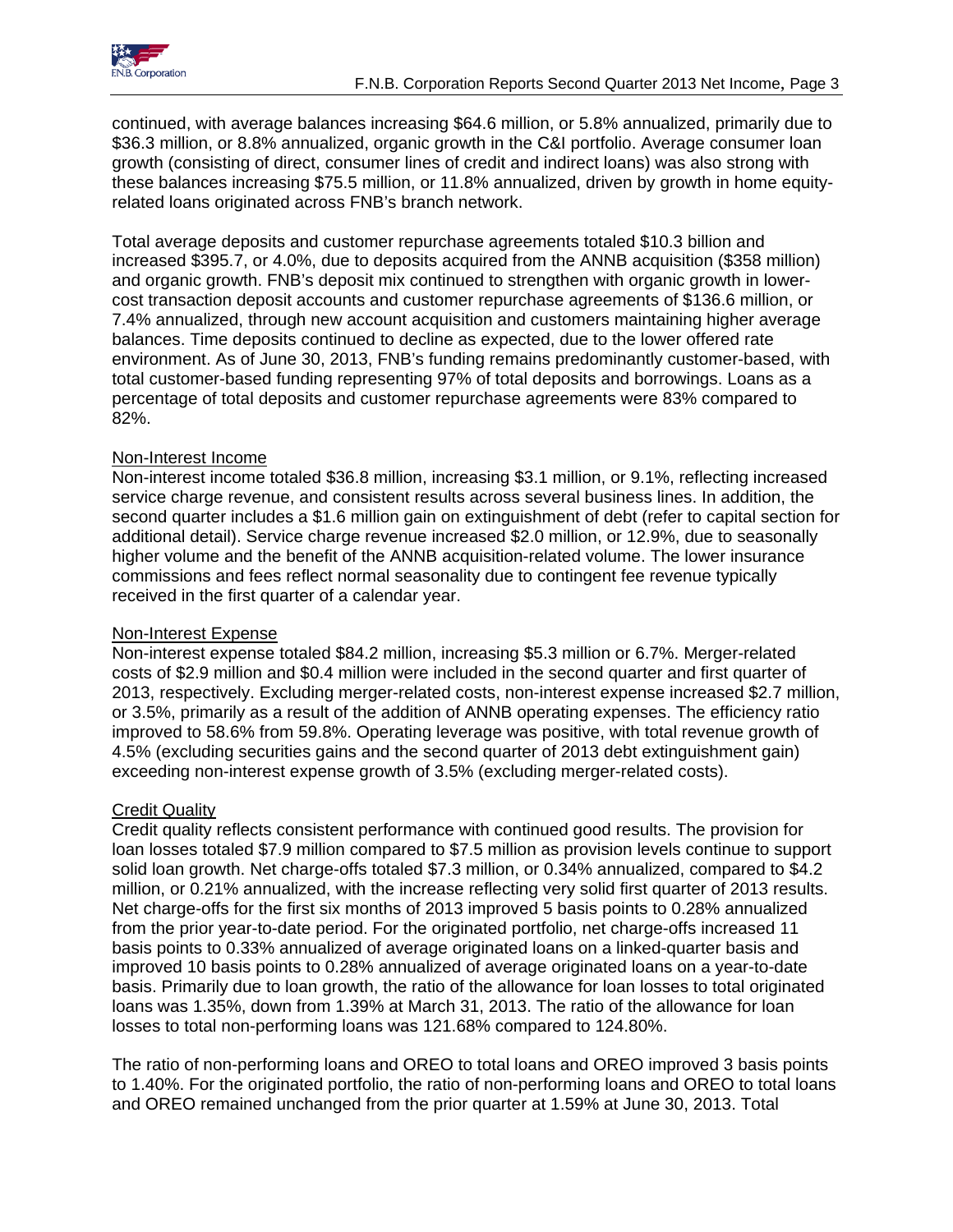

delinquency (total past due and non-accrual loans) to total originated loans improved 1 basis point to 1.44% at June 30, 2013.

## **Second Quarter 2013 Results – Comparison to Prior-Year Quarter**

*(All comparisons refer to the second quarter of 2012, except as noted)* 

## Net Interest Income/Loans/Deposits

Net interest income on a fully taxable equivalent basis totaled \$98.5 million, increasing \$2.2 million or 2.3%. The net interest margin of 3.63% compares to 3.80%, with 8 basis points of the narrowing attributed to lower accretable yield in the second quarter of 2013. The remainder of the net interest margin narrowing reflects lower yields on earning assets in response to the extended low interest rate environment, partially mitigated by benefits to the net interest margin from strong growth in average loans and lower cost transaction deposit and customer repurchase agreements and a lower cost of funds. Average earning assets grew \$722.0 million, or 7.1%, reflecting strong organic loan growth and the addition of ANNB.

Average loans totaled \$8.5 billion and increased \$714.1 million, or 9.1%, reflecting loans added in the ANNB acquisition (\$259 million) and organic loan growth of \$455.1 million or 5.8%. Strong organic growth in the commercial portfolio continued, with average balances increasing \$315.6 million or 7.5%. Average organic consumer loan growth (consisting of direct, consumer lines of credit and indirect loans) was also solid with these balances increasing \$258.6 million, or 10.8%, driven by growth in home equity-related loans originated across FNB's branch network.

Total average deposits and customer repurchase agreements totaled \$10.3 billion and increased \$583.2 million, or 6.0%, reflecting balances added in the ANNB acquisition (\$358 million) and organic growth. Organic growth in lower cost transaction deposit accounts and customer repurchase agreements was strong, with growth of \$553.6 million, or 7.9%, through new account acquisition and customers maintaining higher average balances. Growth in noninterest bearing deposits was also strong, with average organic growth of \$260.1 million or 16.6%.

## Non-Interest Income

Non-interest income totaled \$36.8 million, increasing \$4.0 million or 12.1%. The increase reflects higher service charge revenue, as well as improved revenue across several business lines, including wealth management, insurance and mortgage banking, all of which reflect the benefit of revenue-enhancing strategies and initiatives. Wealth management revenue increased \$1.2 million or 19.8%, gain on sale of loans increased \$0.3 million, or 43.9%, and insurance commissions and fees increased \$0.2 million or 5.6%. In addition, the second quarter of 2013 included a \$1.6 million gain on the extinguishment of debt.

## Non-Interest Expense

Non-interest expense totaled \$84.2 million, increasing \$5.7 million or 7.3%. The second quarter of 2013 and the second quarter of 2012 included merger-related costs of \$2.9 million and \$0.3 million, respectively. Excluding merger-related costs, non-interest expense increased \$3.1 million, or 3.9%, and primarily reflects the additional operating costs related to the ANNB acquisition.

## **Credit Quality**

Credit quality results reflect good, consistent results, with slight improvement over the prior-year quarter. The provision for loan losses was \$7.9 million, compared to \$7.0 million, reflecting additional provision for loan losses necessary to support strong organic loan growth and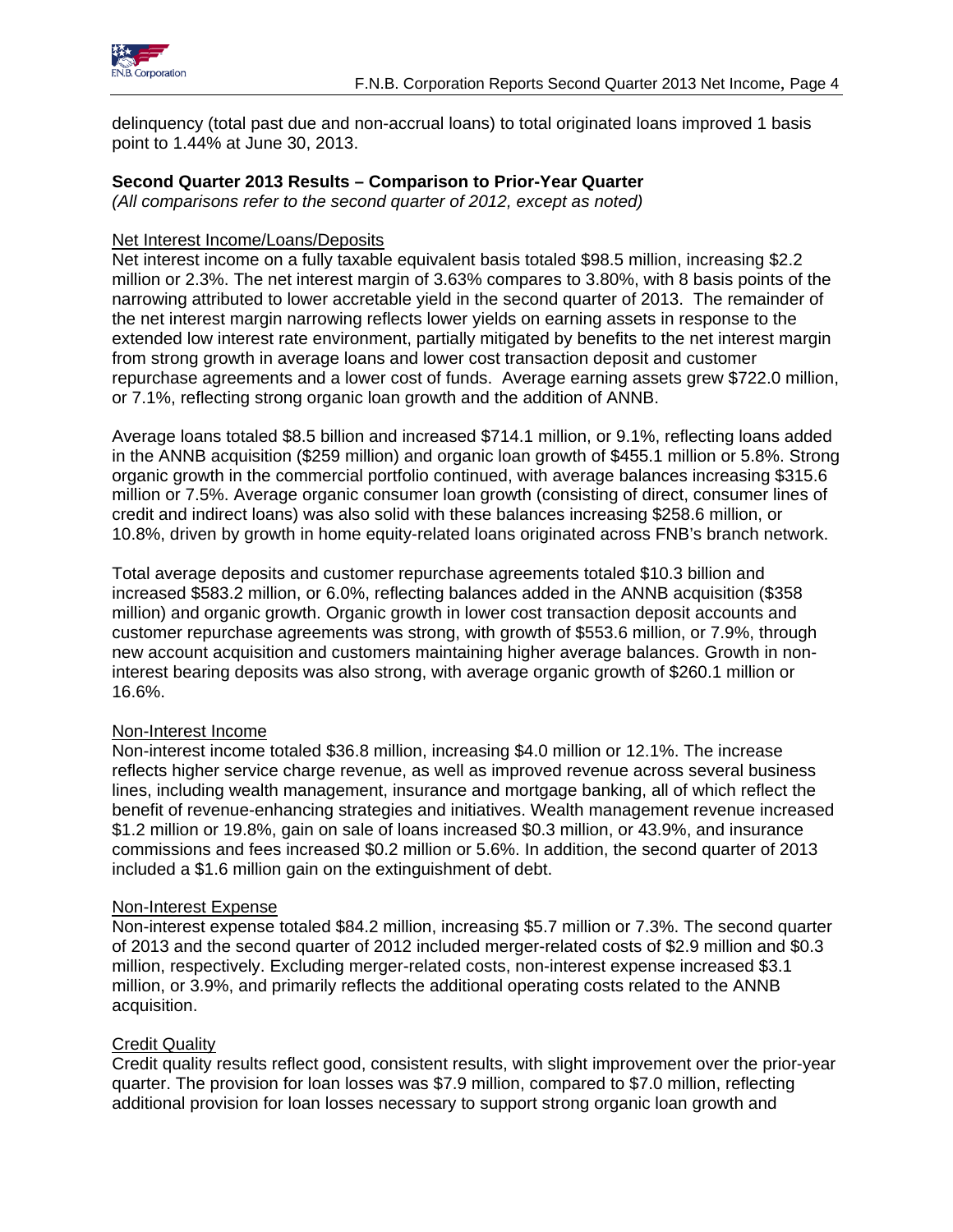

 $\overline{\phantom{a}}$ acquired loan activity. Charge-off performance continued to be good, with net charge-offs totaling \$7.3 million, or 0.34% annualized, improving slightly from \$7.5 million or 0.38% annualized. The ratio of the allowance for loan losses to total originated loans was 1.35%, compared to 1.49% at June 30, 2012. The ratio of the allowance for loan losses to total nonperforming loans increased to 121.68% at June 30, 2013 compared to 104.89%.

The ratio of non-performing loans and OREO to total loans and OREO improved 27 basis points to 1.40% at June 30, 2013. For the originated portfolio, the ratio of non-performing loans and OREO to total loans and OREO improved 34 basis points to 1.59% at June 30, 2013. Total delinquency (total past due and non-accrual loans) to total originated loans improved 34 basis points to 1.44% at June 30, 2013.

## **Second Quarter 2013 Year-to-Date Results – Comparison to Prior Year-to-Date**

*(All comparisons refer to the second quarter 2012 year-to-date, except as noted)* 

Net income for the first six months of 2013 was \$57.7 million, or \$0.40 per diluted share, compared to \$50.7 million or \$0.36 per diluted share for the first six months of 2012.

Net interest income on a fully taxable equivalent basis totaled \$193.3 million, increasing \$4.2 million or 2.2%. The net interest margin of 3.64% compares to 3.77%, with the narrowing reflecting lower yields on earning assets in response to the extended low interest rate environment partially offset by the benefits to the net interest margin from strong growth in average loans and lower cost transaction deposit and customer repurchase agreements and a lower cost of funds. Average earning assets grew \$613.3 million or 6.1%, reflecting strong organic loan growth and the addition of ANNB.

Average loans totaled \$8.3 billion and increased \$553.3 million, or 7.1%, reflecting loans added in the ANNB acquisition and organic loan growth of \$433.1 million or 5.6%. Total average deposits and customer repurchase agreements totaled \$10.1 billion and increased \$461.7 million, or 4.8%, reflecting balances added in the ANNB acquisition and organic growth. Organic growth in lower cost transaction deposit accounts and customer repurchase agreements was strong, growing \$617.6 million, or 8.9%. Growth in non-interest bearing deposits was strong, with average organic growth of \$270.0 million or 17.8%.

Non-interest income totaled \$70.4 million, increasing \$5.9 million or 9.1%. The increase reflects improved revenue across several business lines, including wealth management, insurance and mortgage banking, all of which reflect the benefit of revenue-enhancing strategies and initiatives. Wealth management revenue increased \$2.4 million or 20.9%, insurance commissions and fees increased \$0.5 million or 5.9% and gain on sale of loans increased \$0.5 million or 34.5%. In addition, the first six months of 2013 include a \$1.6 million gain on extinguishment of debt that was primarily offset by lower swap fee-related revenue.

Non-interest expense totaled \$163.0 million, decreasing \$2.1 million, or 1.3%. Merger-related and severance costs of \$3.3 million and \$7.9 million were included in the first six months of 2013 and 2012, respectively. Excluding merger and severance costs, non-interest expense increased \$2.5 million or 1.6%. The first six months of 2013 included the operating costs related to the ANNB acquisition and higher FDIC insurance expense of \$0.9 million, or 21.1%, which were partially offset by the benefit of lower OREO expense of \$2.1 million.

Credit quality results for the first six months of 2013 demonstrated stability and slight improvements compared to the year-ago period. The provision for loan losses equaled \$15.4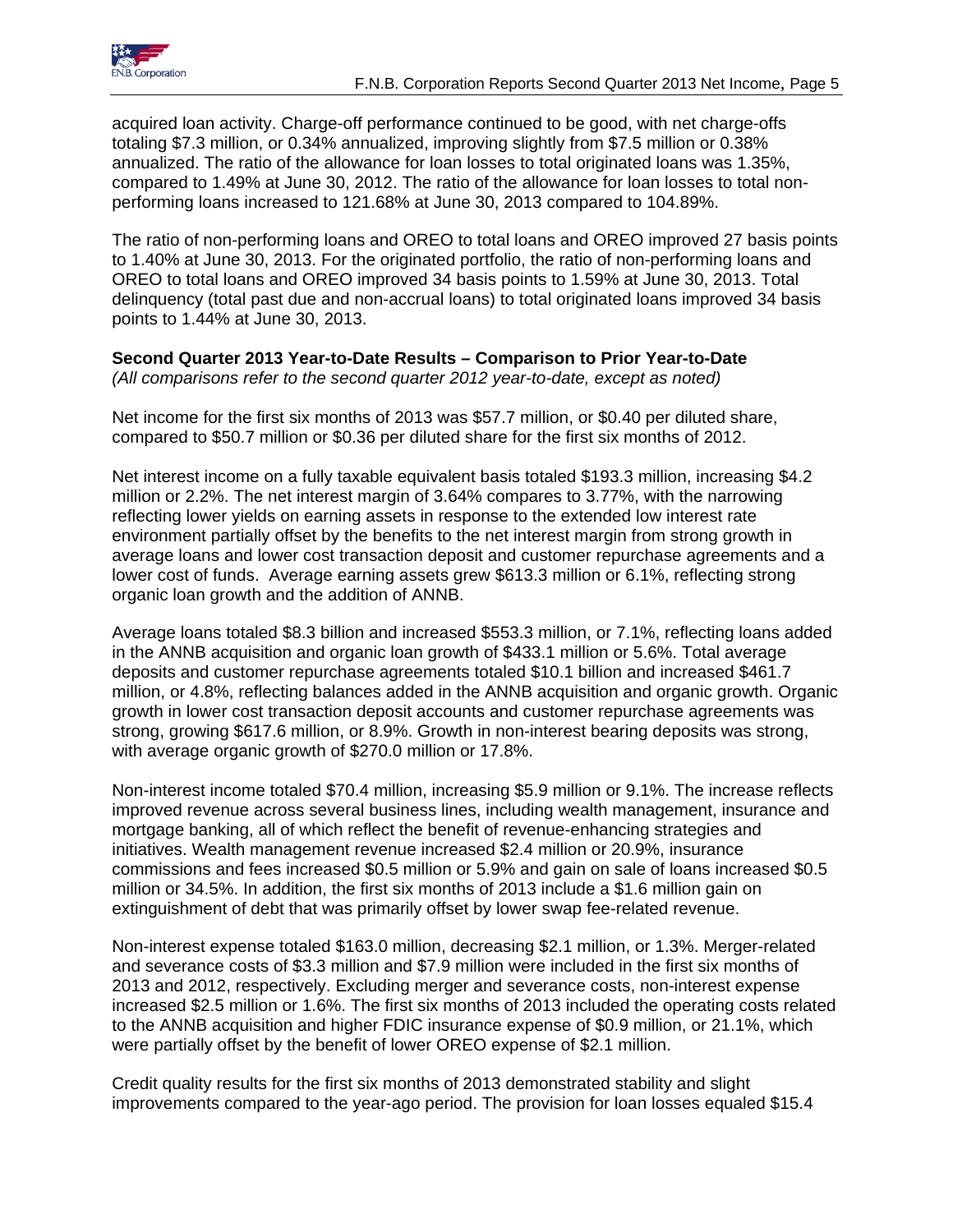

million, increased from \$13.6 million, reflecting provision for loan losses required to support the strong loan growth and acquired loan portfolio activity. Charge-off performance continued to be good, with net charge-offs totaling \$11.5 million, or 0.28% annualized, improved from \$12.6 million or 0.33% annualized.

# **Capital Position**

The Corporation's capital levels at June 30, 2013 continue to exceed federal bank regulatory agency "well capitalized" thresholds. During the quarter, \$15.0 million of FNB issued trust preferred securities (TPS) were repurchased at a discount by FNB, and the related debt extinguished. This \$15.0 million was opportunistically purchased at auction and represents a portion of the underlying collateral of a pooled TPS that was liquidated by the trustee.

Regulatory capital ratios at June 30, 2013 (estimated) reflect the \$15.0 million debt extinguishment of trust preferred securities, with remaining trust preferred securities included in Tier 1 capital totaling \$189.0 million at June 30, 2013. At June 30, 2013, the estimated total riskbased capital ratio was 11.9% compared to 12.3% at March 31, 2013, the estimated tier 1 riskbased capital ratio was 10.4% compared to 10.7% at March 31, 2013, and the leverage ratio was 8.3% compared to 8.4%.

At June 30, 2013, the tangible equity to tangible assets ratio (non-GAAP measure) decreased slightly to 6.11% from 6.22%, and the tangible book value per share (non-GAAP measure) decreased slightly to \$4.97 from \$5.00. The slight decline in tangible equity levels primarily reflects the \$14.9 million decrease in accumulated other comprehensive income (AOCI) due to the change in unrealized gains and losses included in AOCI given the current rate environment.

The dividend payout ratio for the second quarter of 2013 was 60%.

## **Conference Call**

F.N.B. Corporation will host its quarterly conference call to discuss second quarter 2013 financial results on Wednesday, July 24, 2013 at 10:00 a.m. Eastern Time. Participating callers may access the call by dialing (888) 503-8169 or (719) 457-2628 for international callers; the confirmation number is 6825335. The Webcast and presentation materials may be accessed through the "Shareholder and Investor Relations" section of the Corporation's Web site at www.fnbcorporation.com.

A replay of the call will be available from 1:00 p.m. Eastern Time the day of the call until midnight Eastern Time on Wednesday, July 31, 2013. The replay is accessible by dialing (877) 870-5176 or (858) 384-5517 for international callers; the confirmation number is 6825335. The call transcript and Webcast will be available on the "Shareholder and Investor Relations" section of F.N.B. Corporation's Web site at www.fnbcorporation.com.

## **About F.N.B. Corporation**

F.N.B. Corporation (NYSE: FNB), headquartered in Hermitage, Pennsylvania, is a regional diversified financial services company operating in six states and three major metropolitan areas including Pittsburgh, PA, where it holds the number three retail deposit market share, Baltimore, MD and Cleveland, OH. The Company has total assets of \$12.6 billion and more than 250 banking offices throughout Pennsylvania, Ohio, West Virginia and Maryland. F.N.B. provides a full range of commercial banking, consumer banking and wealth management solutions through its subsidiary network which is led by its largest affiliate, First National Bank of Pennsylvania. Commercial banking solutions include corporate banking, small business banking, investment real estate financing, asset based lending, capital markets and lease financing. The consumer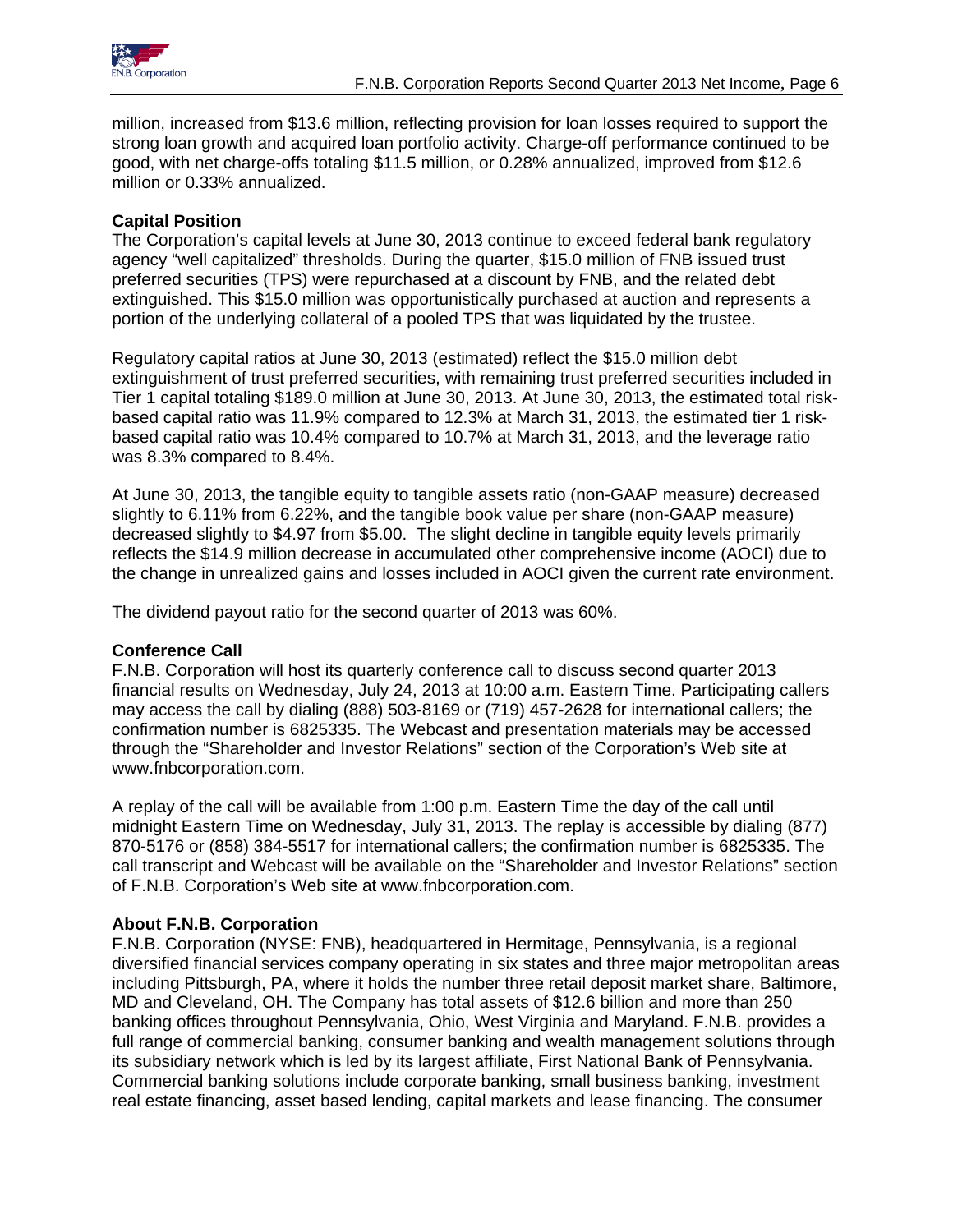

 $\overline{\phantom{a}}$ banking segment provides a full line of consumer banking products and services including deposit products, mortgage lending, consumer lending and a complete suite of mobile and online banking services. F.N.B.'s wealth management services include asset management, private banking and insurance. The Company also operates Regency Finance Company, which has more than 70 consumer finance offices in Pennsylvania, Ohio, Kentucky and Tennessee.

The common stock of F.N.B. Corporation trades on the New York Stock Exchange under the symbol "FNB" and is included in Standard & Poor's SmallCap 600 Index with the Global Industry Classification Standard (GICS) Regional Banks Sub-Industry Index. Customers, shareholders and investors can learn more about this regional financial institution by visiting the F.N.B. Corporation web site at www.fnbcorporation.com.

## **Cautionary Statement Regarding Forward-looking Information**

We make statements in this press release and related conference call, and may from time to time make other statements, regarding our outlook for earnings, revenues, expenses, capital levels, liquidity levels, asset levels, asset quality and other matters regarding or affecting F.N.B. Corporation and its future business and operations that are forward-looking statements within the meaning of the Private Securities Litigation Reform Act. Forward-looking statements are typically identified by words such as "believe," "plan," "expect," "anticipate," "see," "look," "intend," "outlook," "project," "forecast," "estimate," "goal," "will," "should" and other similar words and expressions. Forward-looking statements are subject to numerous assumptions, risks and uncertainties, which change over time.

Forward-looking statements speak only as of the date made. We do not assume any duty and do not undertake to update forward-looking statements. Actual results or future events could differ, possibly materially, from those anticipated in forward-looking statements, as well as from historical performance.

Our forward-looking statements are subject to the following principal risks and uncertainties:

- Our businesses, financial results and balance sheet values are affected by business and economic conditions, including the following:
	- Changes in interest rates and valuations in debt, equity and other financial markets.
	- Disruptions in the liquidity and other functioning of U.S. and global financial markets.
	- Actions by the Federal Reserve, U.S. Treasury and other government agencies, including those that impact money supply and market interest rates.
	- Changes in customers', suppliers' and other counterparties' performance and creditworthiness which adversely affect loan utilization rates, delinquencies, defaults and counterparty ability to meet credit and other obligations.
	- Slowing of the current moderate economic recovery and persistence or worsening levels of unemployment.
	- Changes in customer preferences and behavior, whether due to changing business and economic conditions, legislative and regulatory initiatives, or other factors.
- Legal and regulatory developments could affect our ability to operate our businesses, financial condition, results of operations, competitive position, reputation, or pursuit of attractive acquisition opportunities. Reputational impacts could affect matters such as business generation and retention, liquidity, funding, and ability to attract and retain management. These developments could include: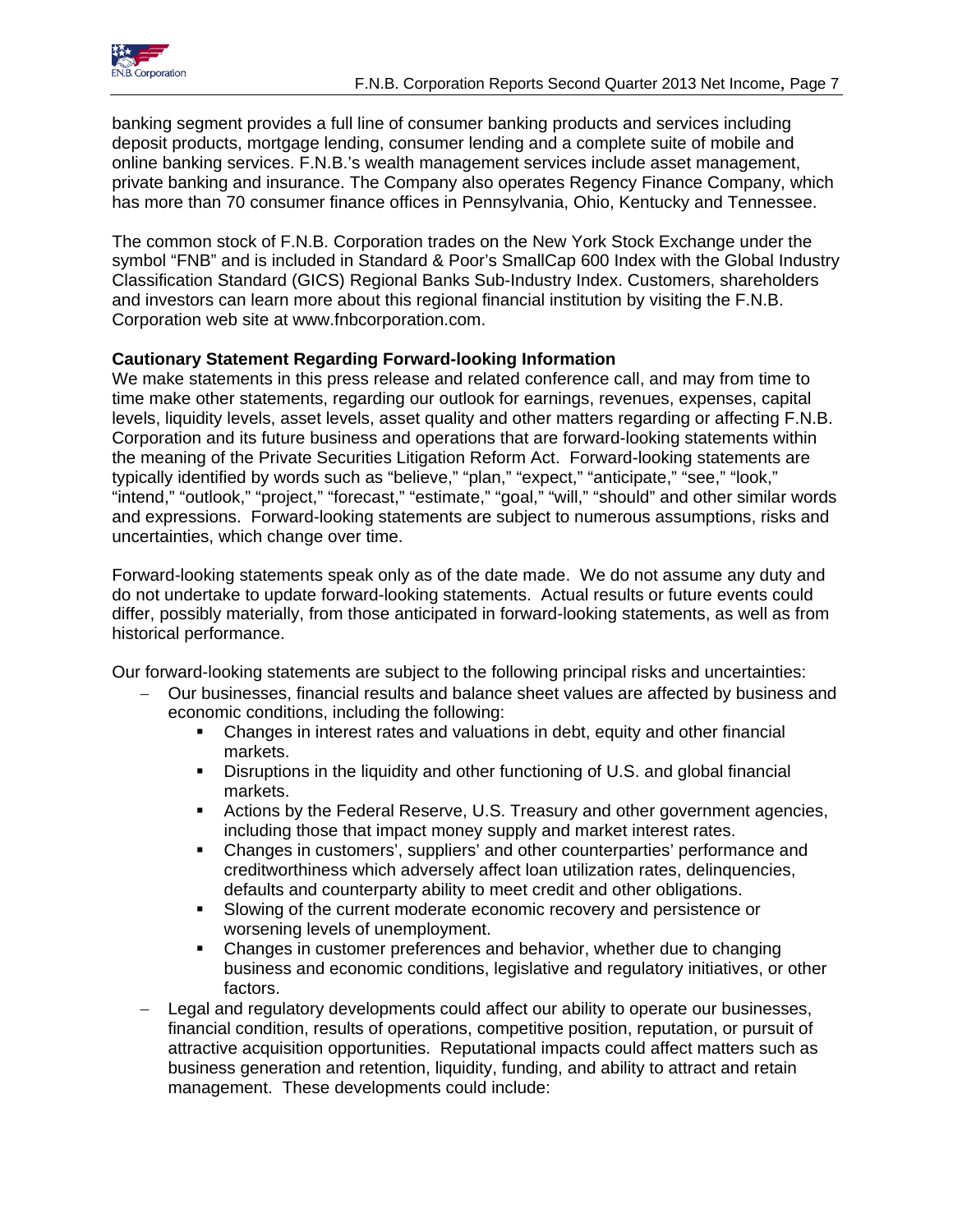

- Changes resulting from legislative and regulatory reforms, including broad-based restructuring of financial industry regulation; changes to laws and regulations involving tax, pension, bankruptcy, consumer protection, and other industry aspects; and changes in accounting policies and principles. We will continue to be impacted by extensive reforms provided for in the Dodd-Frank Wall Street Reform and Consumer Protection Act and otherwise growing out of the recent financial crisis, the precise nature, extent and timing of which, and their impact on us, remains uncertain.
- **The impact on fee income opportunities resulting from the limit imposed under** the Durbin Amendment of the Dodd-Frank Act on the maximum permissible interchange fee that banks may collect from merchants for debit card transactions.
- Changes to regulations governing bank capital and liquidity standards, including due to the Dodd-Frank Act and Basel III initiatives.
- **IMPACT ON BUS 2018 IMP** 1950 impact on business and operating results of any costs associated with obtaining rights in intellectual property, the adequacy of our intellectual property protection in general and rapid technological developments and changes. Our ability to anticipate and respond to technological changes can also impact our ability to respond to customer needs and meet competitive demands.
- Business and operating results are affected by our ability to identify and effectively manage risks inherent in our businesses, including, where appropriate, through effective use of third-party insurance, derivatives, swaps, and capital management techniques, and to meet evolving regulatory capital standards.
- Increased competition, whether due to consolidation among financial institutions; realignments or consolidation of branch offices, legal and regulatory developments, industry restructuring or other causes, can have an impact on customer acquisition, growth and retention and on credit spreads and product pricing, which can affect market share, deposits and revenues.
- As demonstrated by our Annapolis Bancorp, Inc. acquisition and pending acquisitions of PVF Capital Corp. and BCSB Bancorp, Inc., we grow our business in part by acquiring from time to time other financial services companies, financial services assets and related deposits. These acquisitions often present risks and uncertainties, including, the possibility that the transaction cannot be consummated; regulatory issues; cost, or difficulties, involved in integration and conversion of the acquired businesses after closing; inability to realize expected cost savings, efficiencies and strategic advantages; the extent of credit losses in acquired loan portfolios and extent of deposit attrition; and the potential dilutive effect to our current shareholders. In addition, with respect to the acquisition of Annapolis Bancorp, Inc. and the pending acquisitions of PVF Capital Corp. and BCSB Bancorp, Inc., F.N.B. Corporation may experience difficulties in expanding into a new market area, including retention of customers and key personnel of Annapolis Bancorp, Inc., PVF Capital Corp., Inc. and BCSB Bancorp, Inc.
- Competition can have an impact on customer acquisition, growth and retention and on credit spreads and product pricing, which can affect market share, deposits and revenues. Industry restructuring in the current environment could also impact our business and financial performance through changes in counterparty creditworthiness and performance and the competitive and regulatory landscape. Our ability to anticipate and respond to technological changes can also impact our ability to respond to customer needs and meet competitive demands.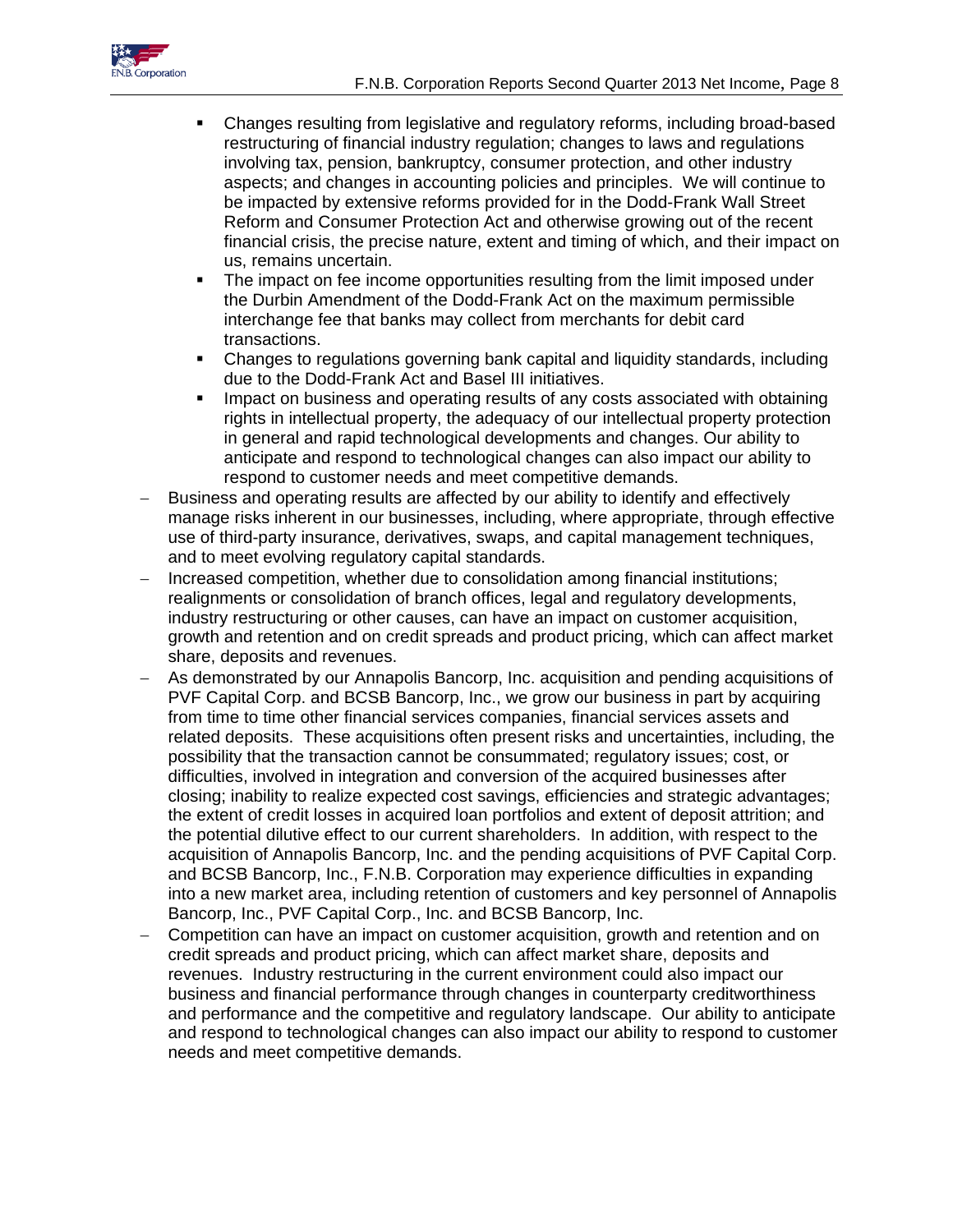

 Business and operating results can also be affected by widespread disasters, dislocations, terrorist activities or international hostilities through their impacts on the economy and financial markets.

We provide greater detail regarding some of these factors in our 2012 Form 10-K and first quarter of 2013 Form 10-Q, including the Risk Factors section of those reports, and our subsequent SEC filings. Our forward-looking statements may also be subject to other risks and uncertainties, including those we may discuss elsewhere in this news release or in SEC filings, accessible on the SEC's website at www.sec.gov and on our corporate website at www.fnbcorporation.com. We have included these web addresses as inactive textual references only. Information on these websites is not part of this document.

## **Important Information About the Merger With BCSB Bancorp**

In connection with the proposed merger between F.N.B. and BCSB Bancorp, a definitive proxy statement of BCSB Bancorp and prospectus of F.N.B. will be filed with the SEC. SHAREHOLDERS OF BCSB BANCORP, INC. ARE URGED TO READ THE DEFINITIVE PROXY STATEMENT/PROSPECTUS AND ANY OTHER RELEVANT DOCUMENTS THAT ARE FILED WITH THE SEC, AS WELL AS ANY AMENDMENTS OR SUPPLEMENTS TO THOSE DOCUMENTS, BECAUSE THEY WILL CONTAIN IMPORTANT INFORMATION.

A free copy of the definitive proxy statement/prospectus (when it is available), as well as other documents containing information about F.N.B. Corporation and BCSB Bancorp, may be obtained at the SEC's Internet site (http://www.sec.gov). In addition, investors and security holders may obtain free copies of the documents F.N.B. has filed with the SEC by contacting James Orie, Chief Legal Officer, F.N.B. Corporation, One F.N.B. Boulevard, Hermitage, PA 16148, telephone: (724) 983-3317, and free copies of the documents BCSB Bancorp has filed with the SEC by contacting Joseph J. Bouffard, President and Chief Executive Officer, BCSB Bancorp, Inc., 4111 East Joppa Road, Baltimore, MD 21236, telephone: (410) 256-5000.

F.N.B. and BCSB Bancorp and certain of their directors and executive officers may be deemed to be participants in the solicitation of proxies from BCSB Bancorp shareholders in connection with the proposed merger. Information concerning such participants' ownership of BCSB Bancorp common stock will be set forth in the definitive proxy statement/prospectus when it becomes available.

# # #

**Analyst/Institutional Investor Contact:** Cynthia Christopher 724-983-3429 christoc@fnb-corp.com

> **Media Contact:**  Jennifer Reel 724-983-4856 724-699-6389 (cell) reel@fnb-corp.com

DATA SHEETS FOLLOW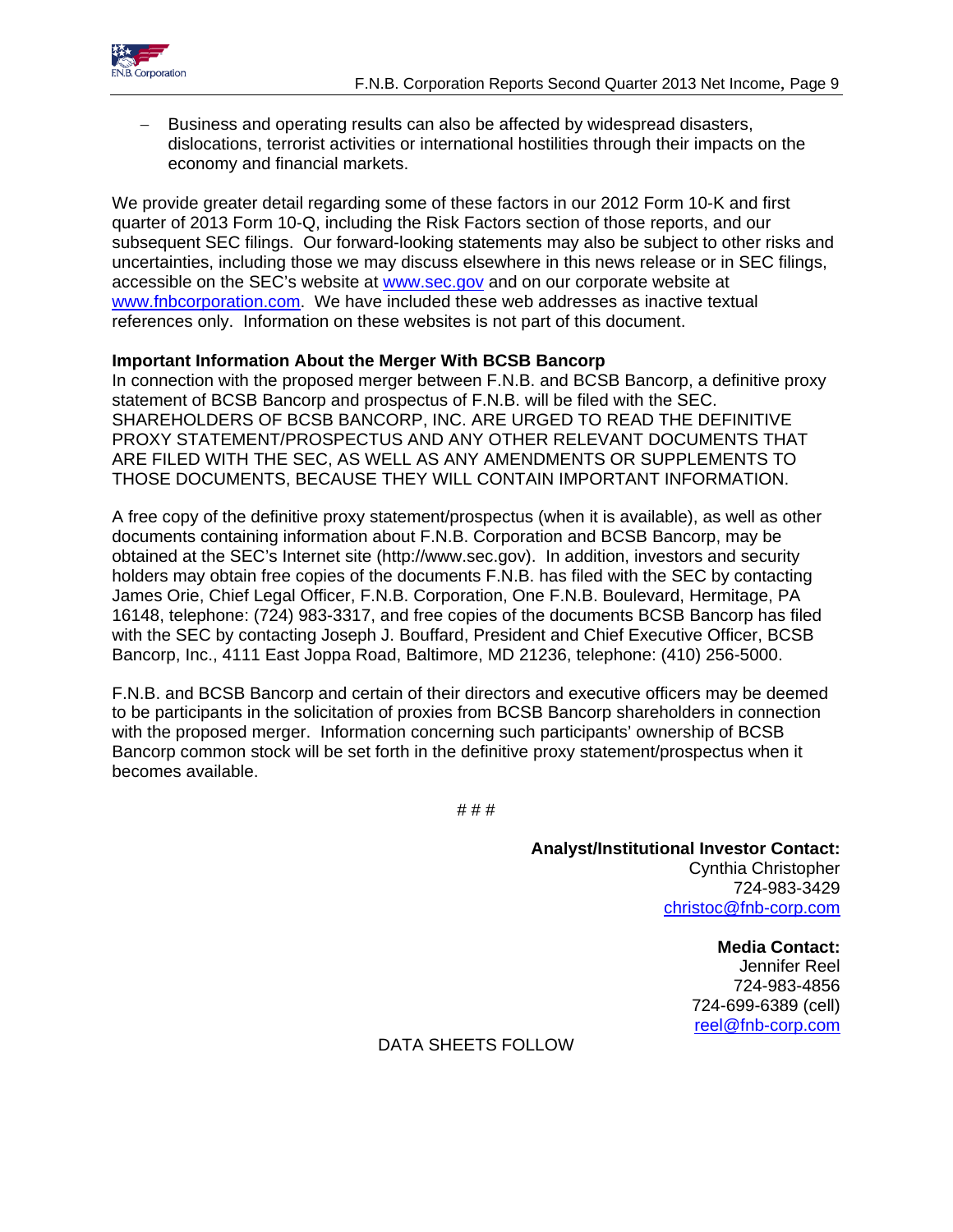### **(Unaudited)**

| onaro in thousanas, choopt por share aata            |               |                      |             | 2Q13 -   | 2Q13 -   |
|------------------------------------------------------|---------------|----------------------|-------------|----------|----------|
|                                                      |               | 2013                 |             | 1Q13     | 2Q12     |
|                                                      | Second        | First                | Second      | Percent  | Percent  |
| <b>Statement of earnings</b>                         | Quarter       | Quarter              | Quarter     | Variance | Variance |
| Interest income                                      | \$107,841     | \$105,118            | \$109,285   | 2.6      | $-1.3$   |
| Interest expense                                     | 11,095        | 12,022               | 14,804      | $-7.7$   | $-25.1$  |
| Net interest income                                  | 96,746        | 93,096               | 94,481      | 3.9      | 2.4      |
| Taxable equivalent adjustment                        | 1,743         | 1,741                | 1,831       | 0.1      | $-4.8$   |
| Net interest income (FTE) (1)                        | 98,489        | 94,837               | 96,312      | 3.9      | 2.3      |
| Provision for loan losses                            | 7,903         | 7,541                | 7,027       | 4.8      | 12.5     |
| Net interest income after provision (FTE)            | 90,586        | 87,296               | 89,285      | 3.8      | 1.5      |
| Service charges                                      | 18,660        | 16,531               | 17,588      | 12.9     | 6.1      |
| Insurance commissions and fees                       | 4,101         | 4,430                | 3,882       | $-7.4$   | 5.6      |
| Securities commissions and fees                      | 2,867         | 2,923                | 2,030       | $-1.9$   | 41.2     |
| Trust income                                         | 4,167         | 4,085                | 3,842       | 2.0      | 8.5      |
| Gain on sale of securities                           | 68            | 684                  | 260         | n/m      | n/m      |
| Gain on sale of loans                                | 1,022         | 1,021                | 711         | 0.1      | 43.9     |
| Other                                                | 5,866         | 3,999                | 4,465       | 46.7     | 31.4     |
| Total non-interest income                            | 36,751        | 33,673               | 32,778      | 9.1      | 12.1     |
| Salaries and employee benefits                       | 43,201        | 43,905               | 41,070      | $-1.6$   | 5.2      |
| Occupancy and equipment                              | 12,945        | 12,190               | 11,862      | 6.2      | 9.1      |
| Amortization of intangibles                          | 2,125         | 1,986                | 2,369       | 7.0      | $-10.3$  |
| Other real estate owned                              | 820           | 192                  | 1,467       | 327.6    | $-44.1$  |
| Merger-related                                       | 2,946         | 352                  | 317         | n/m      | n/m      |
| Other                                                | 22,144        | 20,238               | 21,397      | 9.4      | 3.5      |
| Total non-interest expense                           | 84,181        | 78,863               | 78,482      | 6.7      | 7.3      |
| Income before income taxes                           | 43,156        | 42,106               | 43,581      | 2.5      | $-1.0$   |
| Taxable equivalent adjustment                        | 1,743         | 1,741                | 1,831       | 0.1      | $-4.8$   |
| Income taxes                                         | 12,220        | 11,827               | 12,620      | 3.3      | $-3.2$   |
| Net income                                           | \$29,193      | $\overline{$}28,538$ | \$29,130    | 2.3      | 0.2      |
| Earnings per share:                                  |               |                      |             |          |          |
| <b>Basic</b>                                         | \$0.20        | \$0.20               | \$0.21      | $0.0\,$  | $-4.8$   |
| <b>Diluted</b>                                       | \$0.20        | \$0.20               | \$0.21      | 0.0      | $-4.8$   |
| <b>Non-GAAP Operating Results</b>                    |               |                      |             |          |          |
| Operating net income:                                |               |                      |             |          |          |
| Net income                                           | \$29,193      | \$28,538             | \$29,130    |          |          |
| Gain on extinguishment of debt, net of tax           | (1,013)       | 0                    | $\mathbf 0$ |          |          |
| Merger and severance costs, net of tax               | 1,915         | 229                  | 206         |          |          |
| Operating net income                                 | \$30,095      | \$28,767             | \$29,336    | 4.6      | 2.6      |
| Operating diluted earnings per share:                |               |                      |             |          |          |
| Diluted earnings per share                           | \$0.20        | \$0.20               | \$0.21      |          |          |
| Effect of gain on extinguishment of debt, net of tax | (0.01)        | 0.00                 | 0.00        |          |          |
| Effect of merger and severance costs, net of tax     | 0.01          | $0.00\,$             | 0.00        |          |          |
| Operating diluted earnings per share                 | \$0.21        | \$0.20               | \$0.21      | 5.0      | 0.0      |
| Common stock data                                    |               |                      |             |          |          |
| Average basic shares outstanding                     | 144,380,873   | 139,650,495          | 139,093,641 | 3.4      | 3.8      |
| Average diluted shares outstanding                   | 145,844,164   | 141,064,990          | 140,534,032 | 3.4      | 3.8      |
| Ending shares outstanding                            | 145, 151, 279 | 140,377,174          | 139,709,302 | 3.4      | 3.9      |
| Book value per share                                 | \$10.12       | \$10.07              | \$9.82      | 0.5      | 3.0      |
| Tangible book value per share (4)                    | \$4.97        | \$5.00               | \$4.70      | $-0.5$   | 5.8      |
| Dividend payout ratio                                | 60.08%        | 59.31%               | 58.07%      |          |          |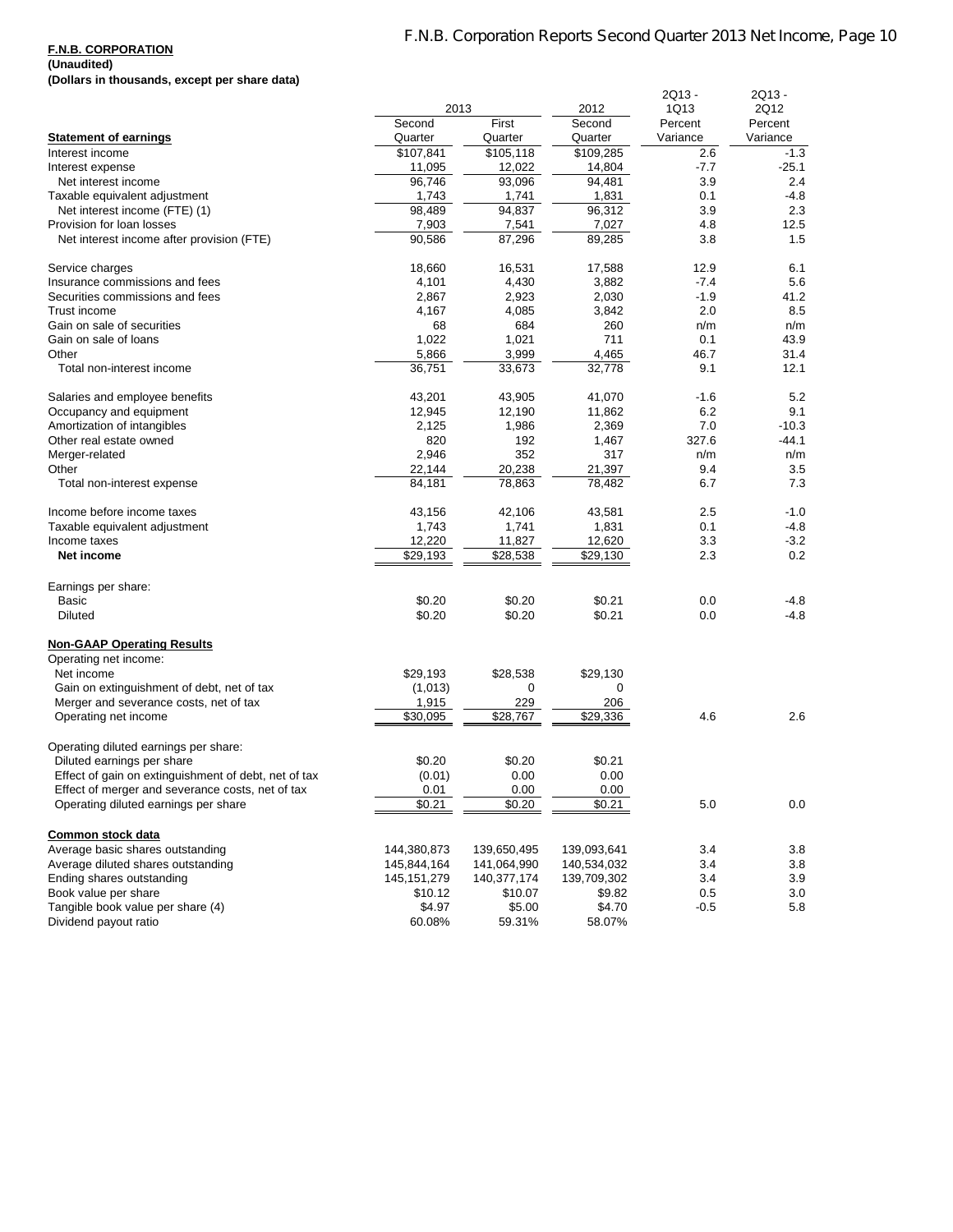### **(Unaudited)**

|                                                      | For the Six Months |                    |              |
|------------------------------------------------------|--------------------|--------------------|--------------|
|                                                      | Ended June 30,     |                    | Percent      |
| <b>Statement of earnings</b>                         | 2013               | 2012               | Variance     |
| Interest income                                      | \$212,959          | \$216,572          | -1.7         |
| Interest expense                                     | 23,117             | 31,170             | $-25.8$      |
| Net interest income                                  | 189,842            | 185,402            | 2.4          |
| Taxable equivalent adjustment                        | 3,484              | 3,732              | -6.7         |
| Net interest income (FTE) (1)                        | 193,326            | 189,134            | 2.2          |
| Provision for loan losses                            | 15,444             | 13,599             | 13.6         |
| Net interest income after provision (FTE)            | 177,882            | 175,535            | 1.3          |
| Service charges                                      | 35,191             | 34,753             | 1.3          |
| Insurance commissions and fees                       | 8,531              | 8,054              | 5.9          |
| Securities commissions and fees                      | 5,790              | 4,041              | 43.3         |
| Trust income                                         | 8,252              | 7,576              | 8.9          |
| Gain on sale of securities                           | 752                | 368                | n/m          |
| Gain on sale of loans                                | 2,043              | 1,520              | 34.5         |
| Other                                                | 9,865              | 8,211              | 20.1         |
| Total non-interest income                            | 70,424             | 64,523             | 9.1          |
| Salaries and employee benefits                       | 87,106             | 85,676             | 1.7          |
| Occupancy and equipment                              | 25,135             | 23,654             | 6.3          |
| Amortization of intangibles                          | 4,111              | 4,650              | $-11.6$      |
| Other real estate owned                              | 1,012              | 3,103              | $-67.4$      |
| Merger-related                                       | 3,298              | 7,311              | $-54.9$      |
| Other                                                | 42,382             | 40,761             | 4.0          |
| Total non-interest expense                           | 163,044            | 165,155            | $-1.3$       |
| Income before income taxes                           | 85,262             |                    | 13.8         |
|                                                      | 3,484              | 74,903             |              |
| Taxable equivalent adjustment<br>Income taxes        |                    | 3,732              | $-6.7$       |
| Net income                                           | 24,047<br>\$57,731 | 20,459<br>\$50,712 | 17.5<br>13.8 |
|                                                      |                    |                    |              |
| Earnings per share:                                  |                    |                    |              |
| Basic                                                | \$0.41             | \$0.36             | 13.9         |
| Diluted                                              | \$0.40             | \$0.36             | 11.1         |
| <b>Non-GAAP Operating Results</b>                    |                    |                    |              |
| Operating net income:                                |                    |                    |              |
| Net income                                           | \$57,731           | \$50,712           |              |
| Gain on extinguishment of debt, net of tax           | (1,013)            | 0                  |              |
| Merger and severance costs, net of tax               | 2,144              | 5,149              |              |
| Operating net income                                 | \$58,862           | \$55,861           | 5.4          |
| Operating diluted earnings per share:                |                    |                    |              |
| Diluted earnings per share                           | \$0.40             | \$0.36             |              |
| Effect of gain on extinguishment of debt, net of tax | (0.01)             | 0.00               |              |
| Effect of merger and severance costs, net of tax     | 0.01               | 0.04               |              |
| Operating diluted earnings per share                 | \$0.40             | \$0.40             | 0.0          |
|                                                      |                    |                    |              |
| Common stock data                                    |                    |                    |              |
| Average basic shares outstanding                     | 142,028,751        | 138,996,110        | 2.2          |
| Average diluted shares outstanding                   | 143,465,670        | 140,442,324        | $2.2\,$      |
| Ending shares outstanding                            | 140,377,174        | 139,709,302        | 0.5          |
| Book value per share                                 | \$10.07            | \$9.82             | 2.5          |
| Tangible book value per share (4)                    | \$5.00             | \$4.70             | 6.3          |
| Dividend payout ratio                                | 59.70%             | 66.60%             |              |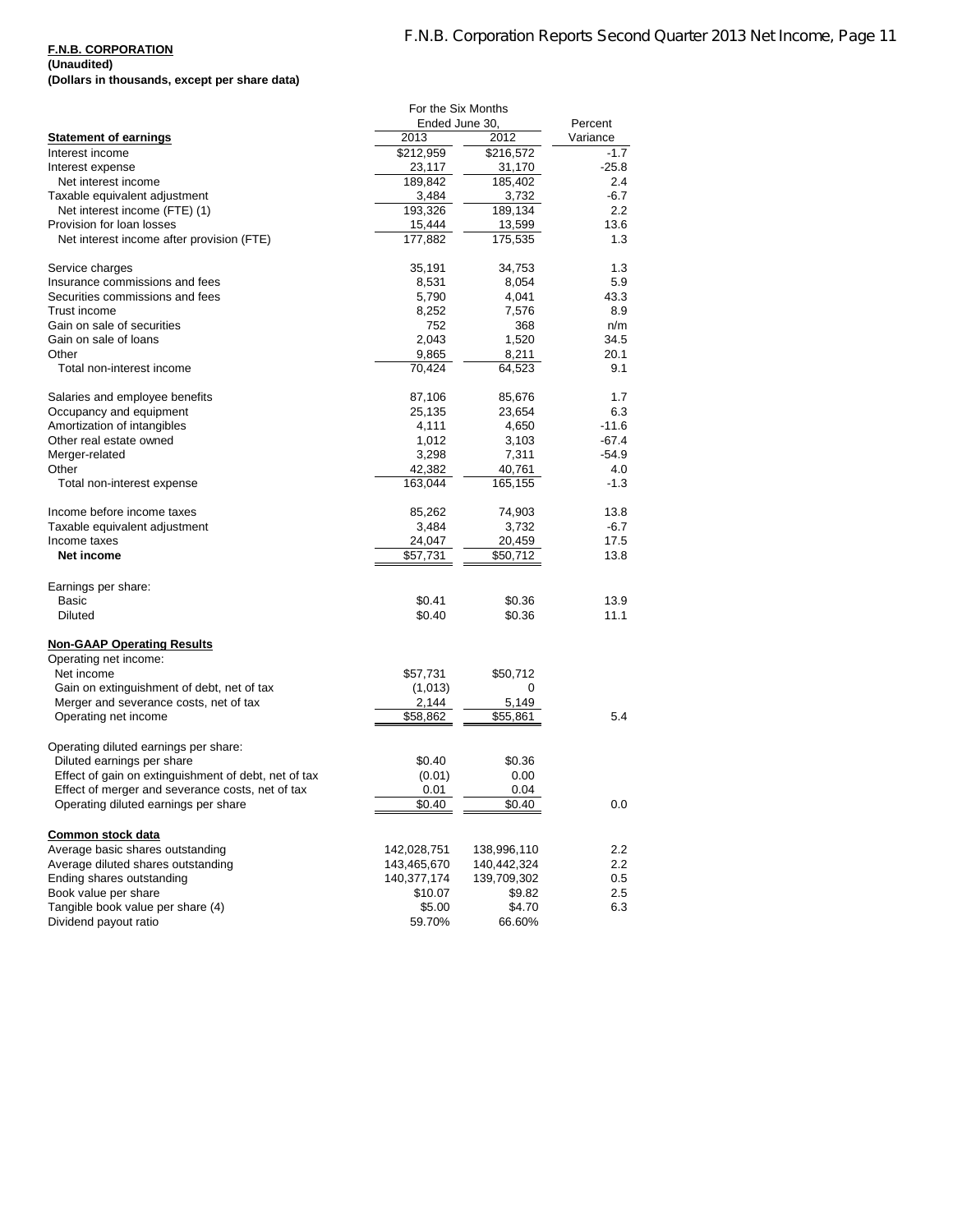| 19911a19 111 thousands                          |              | 2013         | 2012         | 2Q13 -<br><b>1Q13</b> | 2Q13 -<br><b>2Q12</b> |
|-------------------------------------------------|--------------|--------------|--------------|-----------------------|-----------------------|
|                                                 | Second       | First        | Second       | Percent               | Percent               |
| <b>Balance Sheet (at period end)</b>            | Quarter      | Quarter      | Quarter      | Variance              | Variance              |
| Assets                                          |              |              |              |                       |                       |
| Cash and due from banks                         | \$197,879    | \$146,810    | \$197,317    | 34.8                  | 0.3                   |
| Interest bearing deposits with banks            | 32,223       | 14,786       | 25,441       | 117.9                 | 26.7                  |
| Cash and cash equivalents                       | 230,102      | 161.596      | 222.758      | 42.4                  | 3.3                   |
| Securities available for sale                   | 1,164,903    | 1,164,327    | 1,071,924    | 0.0                   | 8.7                   |
| Securities held to maturity                     | 1,149,481    | 1,110,556    | 1,203,240    | 3.5                   | $-4.5$                |
| Residential mortgage loans held for sale        | 19,614       | 25,871       | 17,000       | $-24.2$               | 15.4                  |
| Loans, net of unearned income                   | 8,637,089    | 8,209,286    | 7,860,856    | 5.2                   | 9.9                   |
| Allowance for loan losses                       | (108, 280)   | (107, 702)   | (101, 647)   | 0.5                   | 6.5                   |
| Net loans                                       | 8,528,809    | 8,101,584    | 7,759,209    | 5.3                   | 9.9                   |
| Premises and equipment, net                     | 145,833      | 134,889      | 148,806      | 8.1                   | $-2.0$                |
| Goodwill                                        | 709,477      | 675,555      | 673,094      | 5.0                   | 5.4                   |
| Core deposit and other intangible assets, net   | 37,503       | 35,865       | 42,337       | 4.6                   | $-11.4$               |
| Bank owned life insurance                       | 262,877      | 252,763      | 237,871      | 4.0                   | 10.5                  |
| Other assets                                    | 324,792      | 334,984      | 374,500      | $-3.0$                | $-13.3$               |
| <b>Total Assets</b>                             | \$12,573,391 | \$11,997,990 | \$11,750,739 | 4.8                   | 7.0                   |
| Liabilities                                     |              |              |              |                       |                       |
| Deposits:                                       |              |              |              |                       |                       |
| Non-interest bearing demand                     | \$1,974,415  | \$1,792,603  | \$1,614,476  | 10.1                  | 22.3                  |
| Savings and NOW                                 | 5,243,746    | 4,974,539    | 4,686,599    | 5.4                   | 11.9                  |
| Certificates and other time deposits            | 2,428,037    | 2,443,496    | 2,685,225    | $-0.6$                | $-9.6$                |
| <b>Total Deposits</b>                           | 9,646,198    | 9,210,638    | 8,986,300    | 4.7                   | 7.3                   |
| <b>Other liabilities</b>                        | 140,958      | 133,324      | 162,786      | 5.7                   | $-13.4$               |
| Short-term borrowings                           | 1,030,617    | 945,001      | 934,510      | 9.1                   | 10.3                  |
| Long-term debt                                  | 92,420       | 91,738       | 90,654       | 0.7                   | 1.9                   |
| Junior subordinated debt                        | 194,200      | 204,032      | 203,993      | $-4.8$                | $-4.8$                |
| <b>Total Liabilities</b>                        | 11,104,393   | 10,584,733   | 10,378,243   | 4.9                   | 7.0                   |
| Stockholders' Equity                            |              |              |              |                       |                       |
| Common stock                                    | 1,454        | 1,406        | 1,396        | 3.4                   | 4.1                   |
| Additional paid-in capital                      | 1,438,008    | 1,379,086    | 1,367,855    | 4.3                   | 5.1                   |
| Retained earnings                               | 98,575       | 86,923       | 49,485       | 13.4                  | 99.2                  |
| Accumulated other comprehensive income          | (62, 077)    | (47, 198)    | (41, 361)    | 31.5                  | 50.1                  |
| <b>Treasury stock</b>                           | (6,962)      | (6,960)      | (4, 879)     | 0.0                   | 42.7                  |
| <b>Total Stockholders' Equity</b>               | 1,468,998    | 1,413,257    | 1,372,496    | 3.9                   | 7.0                   |
| Total Liabilities and Stockholders' Equity      | \$12,573,391 | \$11,997,990 | \$11,750,739 | 4.8                   | 7.0                   |
| Selected average balances                       |              |              |              |                       |                       |
| <b>Total assets</b>                             | \$12,470,029 | \$12,004,759 | \$11,734,221 | 3.9                   | 6.3                   |
| Earning assets                                  | 10,886,197   | 10,473,093   | 10,164,175   | 3.9                   | 7.1                   |
| <b>Securities</b>                               | 2,296,190    | 2,254,387    | 2,255,255    | 1.9                   | 1.8                   |
| Interest bearing deposits with banks            | 60,198       | 62,427       | 93,187       | $-3.6$                | $-35.4$               |
| Loans, net of unearned income                   | 8,529,810    | 8,156,278    | 7,815,733    | 4.6                   | 9.1                   |
| Allowance for loan losses                       | 109,156      | 104,838      | 103,618      | 4.1                   | 5.3                   |
| Goodwill and intangibles                        | 745,458      | 712,467      | 718,507      | 4.6                   | 3.8                   |
| Deposits and customer repurchase agreements (6) | 10,333,999   | 9,938,273    | 9,750,808    | 4.0                   | 6.0                   |
| Short-term borrowings                           | 224,769      | 208,541      | 166,502      | 7.8                   | 35.0                  |
| Long-term debt                                  | 93,273       | 91,134       | 90,510       | 2.3                   | 3.1                   |
| Trust preferred securities                      | 206,602      | 204,025      | 203,986      | 1.3                   | 1.3                   |
| Shareholders' equity                            | 1,473,945    | 1,410,827    | 1,367,333    | 4.5                   | 7.8                   |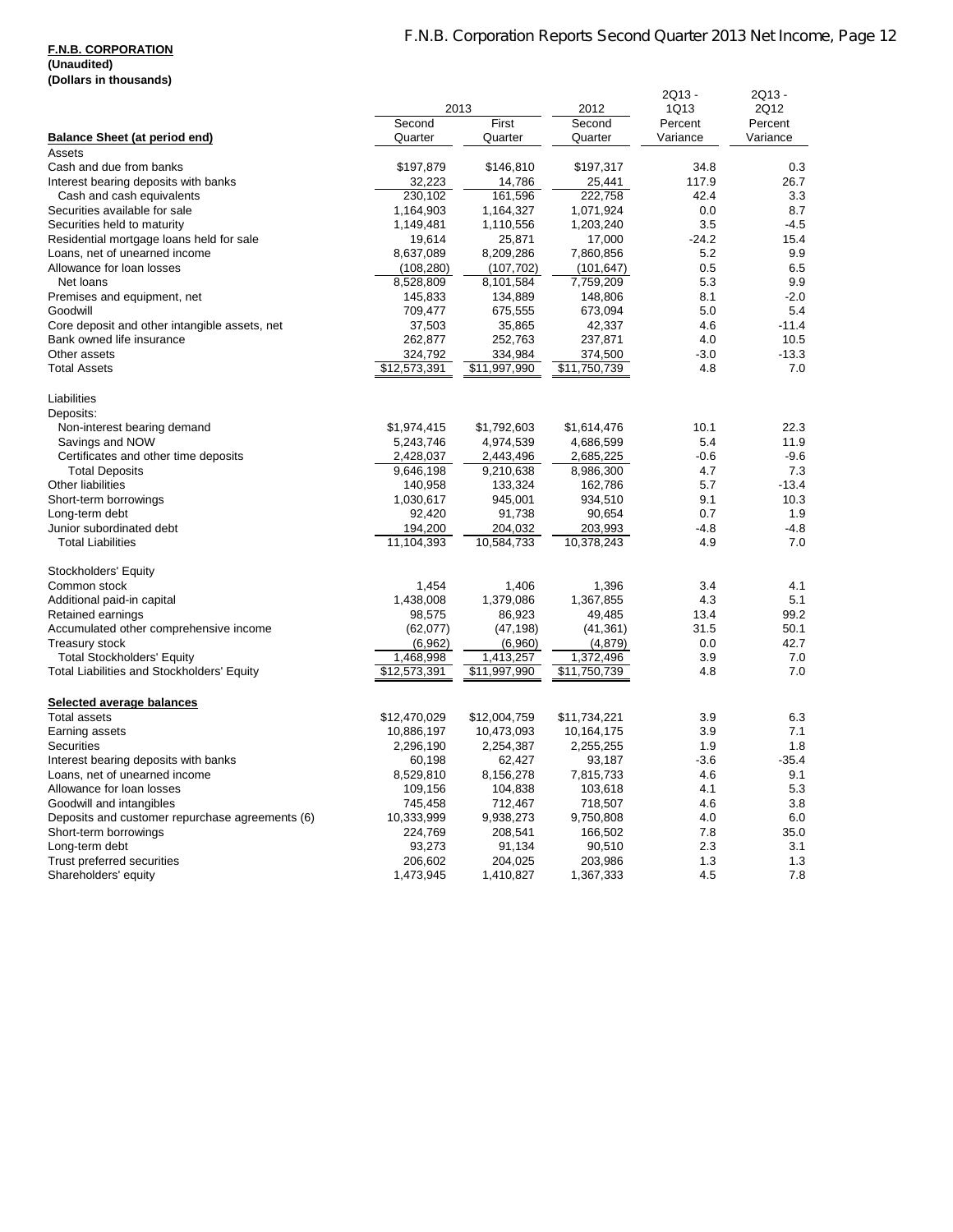# F.N.B. Corporation Reports Second Quarter 2013 Net Income, Page 13

### **F.N.B. CORPORATION**

### **(Unaudited)**

| Ended June 30.<br>Percent<br>2013<br><b>Balance Sheet (at period end)</b><br>2012<br>Variance<br>Assets<br>Cash and due from banks<br>\$197,879<br>\$197,317<br>0.3<br>Interest bearing deposits with banks<br>26.7<br>32,223<br>25,441<br>Cash and cash equivalents<br>230,102<br>222,758<br>3.3<br>Securities available for sale<br>8.7<br>1,164,903<br>1,071,924<br>Securities held to maturity<br>1,149,481<br>1,203,240<br>$-4.5$<br>Residential mortgage loans held for sale<br>19,614<br>17,000<br>15.4<br>Loans, net of unearned income<br>9.9<br>8,637,089<br>7,860,856<br>Allowance for loan losses<br>(108, 280)<br>(101, 647)<br>6.5<br>7,759,209<br>9.9<br>Net loans<br>8,528,809<br>$-2.0$<br>Premises and equipment, net<br>145,833<br>148,806<br>5.4<br>Goodwill<br>709,477<br>673,094<br>$-11.4$<br>Core deposit and other intangible assets, net<br>37,503<br>42,337<br>Bank owned life insurance<br>262,877<br>237,871<br>10.5<br>Other assets<br>$-13.3$<br>324,792<br>374,500<br><b>Total Assets</b><br>\$12,573,391<br>\$11,750,739<br>7.0<br>Liabilities<br>Deposits:<br>Non-interest bearing demand<br>\$1,614,476<br>22.3<br>\$1,974,415<br>Savings and NOW<br>4,686,599<br>11.9<br>5,243,746<br>Certificates and other time deposits<br>$-9.6$<br>2,428,037<br>2,685,225<br><b>Total Deposits</b><br>9,646,198<br>8,986,300<br>7.3<br>Other liabilities<br>140,958<br>162,786<br>$-13.4$<br>Short-term borrowings<br>1,030,617<br>934,510<br>10.3<br>1.9<br>Long-term debt<br>92,420<br>90,654<br>Junior subordinated debt<br>194,200<br>203,993<br>-4.8<br><b>Total Liabilities</b><br>11,104,393<br>10,378,243<br>7.0<br>Stockholders' Equity<br>Common stock<br>4.1<br>1,454<br>1,396<br>Additional paid-in capital<br>1,438,008<br>1,367,855<br>5.1<br>Retained earnings<br>49,485<br>99.2<br>98,575<br>Accumulated other comprehensive income<br>(62,077)<br>(41, 361)<br>50.1<br>42.7<br><b>Treasury stock</b><br>(6, 962)<br>(4,879)<br><b>Total Stockholders' Equity</b><br>1,468,998<br>1,372,496<br>7.0<br>Total Liabilities and Stockholders' Equity<br>\$12,573,391<br>\$11,750,739<br>7.0<br>Selected average balances<br><b>Total assets</b><br>\$12,238,679<br>\$11,648,943<br>5.1<br>Earning assets<br>10,680,786<br>10,067,502<br>6.1<br>Securities<br>2,275,404<br>2,175,029<br>4.6<br>Interest bearing deposits with banks<br>$-39.7$<br>101,706<br>61,306<br>Loans, net of unearned income<br>7.1<br>8,344,076<br>7,790,767<br>Allowance for loan losses<br>3.8<br>107,009<br>103,068<br>Goodwill and intangibles<br>729,054<br>718,851<br>1.4<br>Deposits and customer repurchase agreements (6)<br>10,137,229<br>4.8<br>9,675,512<br>Short-term borrowings<br>216,700<br>159,739<br>35.7<br>Long-term debt<br>92,210<br>91,399<br>0.9<br>Trust preferred securities<br>205,321<br>202,931<br>1.2<br>6.1<br>Shareholders' equity<br>1,442,561<br>1,359,951 | For the Six Months |  |  |  |
|-----------------------------------------------------------------------------------------------------------------------------------------------------------------------------------------------------------------------------------------------------------------------------------------------------------------------------------------------------------------------------------------------------------------------------------------------------------------------------------------------------------------------------------------------------------------------------------------------------------------------------------------------------------------------------------------------------------------------------------------------------------------------------------------------------------------------------------------------------------------------------------------------------------------------------------------------------------------------------------------------------------------------------------------------------------------------------------------------------------------------------------------------------------------------------------------------------------------------------------------------------------------------------------------------------------------------------------------------------------------------------------------------------------------------------------------------------------------------------------------------------------------------------------------------------------------------------------------------------------------------------------------------------------------------------------------------------------------------------------------------------------------------------------------------------------------------------------------------------------------------------------------------------------------------------------------------------------------------------------------------------------------------------------------------------------------------------------------------------------------------------------------------------------------------------------------------------------------------------------------------------------------------------------------------------------------------------------------------------------------------------------------------------------------------------------------------------------------------------------------------------------------------------------------------------------------------------------------------------------------------------------------------------------------------------------------------------------------------------------------------------------------------------------------------------------------------------------------------------------------------------------------------------------|--------------------|--|--|--|
|                                                                                                                                                                                                                                                                                                                                                                                                                                                                                                                                                                                                                                                                                                                                                                                                                                                                                                                                                                                                                                                                                                                                                                                                                                                                                                                                                                                                                                                                                                                                                                                                                                                                                                                                                                                                                                                                                                                                                                                                                                                                                                                                                                                                                                                                                                                                                                                                                                                                                                                                                                                                                                                                                                                                                                                                                                                                                                           |                    |  |  |  |
|                                                                                                                                                                                                                                                                                                                                                                                                                                                                                                                                                                                                                                                                                                                                                                                                                                                                                                                                                                                                                                                                                                                                                                                                                                                                                                                                                                                                                                                                                                                                                                                                                                                                                                                                                                                                                                                                                                                                                                                                                                                                                                                                                                                                                                                                                                                                                                                                                                                                                                                                                                                                                                                                                                                                                                                                                                                                                                           |                    |  |  |  |
|                                                                                                                                                                                                                                                                                                                                                                                                                                                                                                                                                                                                                                                                                                                                                                                                                                                                                                                                                                                                                                                                                                                                                                                                                                                                                                                                                                                                                                                                                                                                                                                                                                                                                                                                                                                                                                                                                                                                                                                                                                                                                                                                                                                                                                                                                                                                                                                                                                                                                                                                                                                                                                                                                                                                                                                                                                                                                                           |                    |  |  |  |
|                                                                                                                                                                                                                                                                                                                                                                                                                                                                                                                                                                                                                                                                                                                                                                                                                                                                                                                                                                                                                                                                                                                                                                                                                                                                                                                                                                                                                                                                                                                                                                                                                                                                                                                                                                                                                                                                                                                                                                                                                                                                                                                                                                                                                                                                                                                                                                                                                                                                                                                                                                                                                                                                                                                                                                                                                                                                                                           |                    |  |  |  |
|                                                                                                                                                                                                                                                                                                                                                                                                                                                                                                                                                                                                                                                                                                                                                                                                                                                                                                                                                                                                                                                                                                                                                                                                                                                                                                                                                                                                                                                                                                                                                                                                                                                                                                                                                                                                                                                                                                                                                                                                                                                                                                                                                                                                                                                                                                                                                                                                                                                                                                                                                                                                                                                                                                                                                                                                                                                                                                           |                    |  |  |  |
|                                                                                                                                                                                                                                                                                                                                                                                                                                                                                                                                                                                                                                                                                                                                                                                                                                                                                                                                                                                                                                                                                                                                                                                                                                                                                                                                                                                                                                                                                                                                                                                                                                                                                                                                                                                                                                                                                                                                                                                                                                                                                                                                                                                                                                                                                                                                                                                                                                                                                                                                                                                                                                                                                                                                                                                                                                                                                                           |                    |  |  |  |
|                                                                                                                                                                                                                                                                                                                                                                                                                                                                                                                                                                                                                                                                                                                                                                                                                                                                                                                                                                                                                                                                                                                                                                                                                                                                                                                                                                                                                                                                                                                                                                                                                                                                                                                                                                                                                                                                                                                                                                                                                                                                                                                                                                                                                                                                                                                                                                                                                                                                                                                                                                                                                                                                                                                                                                                                                                                                                                           |                    |  |  |  |
|                                                                                                                                                                                                                                                                                                                                                                                                                                                                                                                                                                                                                                                                                                                                                                                                                                                                                                                                                                                                                                                                                                                                                                                                                                                                                                                                                                                                                                                                                                                                                                                                                                                                                                                                                                                                                                                                                                                                                                                                                                                                                                                                                                                                                                                                                                                                                                                                                                                                                                                                                                                                                                                                                                                                                                                                                                                                                                           |                    |  |  |  |
|                                                                                                                                                                                                                                                                                                                                                                                                                                                                                                                                                                                                                                                                                                                                                                                                                                                                                                                                                                                                                                                                                                                                                                                                                                                                                                                                                                                                                                                                                                                                                                                                                                                                                                                                                                                                                                                                                                                                                                                                                                                                                                                                                                                                                                                                                                                                                                                                                                                                                                                                                                                                                                                                                                                                                                                                                                                                                                           |                    |  |  |  |
|                                                                                                                                                                                                                                                                                                                                                                                                                                                                                                                                                                                                                                                                                                                                                                                                                                                                                                                                                                                                                                                                                                                                                                                                                                                                                                                                                                                                                                                                                                                                                                                                                                                                                                                                                                                                                                                                                                                                                                                                                                                                                                                                                                                                                                                                                                                                                                                                                                                                                                                                                                                                                                                                                                                                                                                                                                                                                                           |                    |  |  |  |
|                                                                                                                                                                                                                                                                                                                                                                                                                                                                                                                                                                                                                                                                                                                                                                                                                                                                                                                                                                                                                                                                                                                                                                                                                                                                                                                                                                                                                                                                                                                                                                                                                                                                                                                                                                                                                                                                                                                                                                                                                                                                                                                                                                                                                                                                                                                                                                                                                                                                                                                                                                                                                                                                                                                                                                                                                                                                                                           |                    |  |  |  |
|                                                                                                                                                                                                                                                                                                                                                                                                                                                                                                                                                                                                                                                                                                                                                                                                                                                                                                                                                                                                                                                                                                                                                                                                                                                                                                                                                                                                                                                                                                                                                                                                                                                                                                                                                                                                                                                                                                                                                                                                                                                                                                                                                                                                                                                                                                                                                                                                                                                                                                                                                                                                                                                                                                                                                                                                                                                                                                           |                    |  |  |  |
|                                                                                                                                                                                                                                                                                                                                                                                                                                                                                                                                                                                                                                                                                                                                                                                                                                                                                                                                                                                                                                                                                                                                                                                                                                                                                                                                                                                                                                                                                                                                                                                                                                                                                                                                                                                                                                                                                                                                                                                                                                                                                                                                                                                                                                                                                                                                                                                                                                                                                                                                                                                                                                                                                                                                                                                                                                                                                                           |                    |  |  |  |
|                                                                                                                                                                                                                                                                                                                                                                                                                                                                                                                                                                                                                                                                                                                                                                                                                                                                                                                                                                                                                                                                                                                                                                                                                                                                                                                                                                                                                                                                                                                                                                                                                                                                                                                                                                                                                                                                                                                                                                                                                                                                                                                                                                                                                                                                                                                                                                                                                                                                                                                                                                                                                                                                                                                                                                                                                                                                                                           |                    |  |  |  |
|                                                                                                                                                                                                                                                                                                                                                                                                                                                                                                                                                                                                                                                                                                                                                                                                                                                                                                                                                                                                                                                                                                                                                                                                                                                                                                                                                                                                                                                                                                                                                                                                                                                                                                                                                                                                                                                                                                                                                                                                                                                                                                                                                                                                                                                                                                                                                                                                                                                                                                                                                                                                                                                                                                                                                                                                                                                                                                           |                    |  |  |  |
|                                                                                                                                                                                                                                                                                                                                                                                                                                                                                                                                                                                                                                                                                                                                                                                                                                                                                                                                                                                                                                                                                                                                                                                                                                                                                                                                                                                                                                                                                                                                                                                                                                                                                                                                                                                                                                                                                                                                                                                                                                                                                                                                                                                                                                                                                                                                                                                                                                                                                                                                                                                                                                                                                                                                                                                                                                                                                                           |                    |  |  |  |
|                                                                                                                                                                                                                                                                                                                                                                                                                                                                                                                                                                                                                                                                                                                                                                                                                                                                                                                                                                                                                                                                                                                                                                                                                                                                                                                                                                                                                                                                                                                                                                                                                                                                                                                                                                                                                                                                                                                                                                                                                                                                                                                                                                                                                                                                                                                                                                                                                                                                                                                                                                                                                                                                                                                                                                                                                                                                                                           |                    |  |  |  |
|                                                                                                                                                                                                                                                                                                                                                                                                                                                                                                                                                                                                                                                                                                                                                                                                                                                                                                                                                                                                                                                                                                                                                                                                                                                                                                                                                                                                                                                                                                                                                                                                                                                                                                                                                                                                                                                                                                                                                                                                                                                                                                                                                                                                                                                                                                                                                                                                                                                                                                                                                                                                                                                                                                                                                                                                                                                                                                           |                    |  |  |  |
|                                                                                                                                                                                                                                                                                                                                                                                                                                                                                                                                                                                                                                                                                                                                                                                                                                                                                                                                                                                                                                                                                                                                                                                                                                                                                                                                                                                                                                                                                                                                                                                                                                                                                                                                                                                                                                                                                                                                                                                                                                                                                                                                                                                                                                                                                                                                                                                                                                                                                                                                                                                                                                                                                                                                                                                                                                                                                                           |                    |  |  |  |
|                                                                                                                                                                                                                                                                                                                                                                                                                                                                                                                                                                                                                                                                                                                                                                                                                                                                                                                                                                                                                                                                                                                                                                                                                                                                                                                                                                                                                                                                                                                                                                                                                                                                                                                                                                                                                                                                                                                                                                                                                                                                                                                                                                                                                                                                                                                                                                                                                                                                                                                                                                                                                                                                                                                                                                                                                                                                                                           |                    |  |  |  |
|                                                                                                                                                                                                                                                                                                                                                                                                                                                                                                                                                                                                                                                                                                                                                                                                                                                                                                                                                                                                                                                                                                                                                                                                                                                                                                                                                                                                                                                                                                                                                                                                                                                                                                                                                                                                                                                                                                                                                                                                                                                                                                                                                                                                                                                                                                                                                                                                                                                                                                                                                                                                                                                                                                                                                                                                                                                                                                           |                    |  |  |  |
|                                                                                                                                                                                                                                                                                                                                                                                                                                                                                                                                                                                                                                                                                                                                                                                                                                                                                                                                                                                                                                                                                                                                                                                                                                                                                                                                                                                                                                                                                                                                                                                                                                                                                                                                                                                                                                                                                                                                                                                                                                                                                                                                                                                                                                                                                                                                                                                                                                                                                                                                                                                                                                                                                                                                                                                                                                                                                                           |                    |  |  |  |
|                                                                                                                                                                                                                                                                                                                                                                                                                                                                                                                                                                                                                                                                                                                                                                                                                                                                                                                                                                                                                                                                                                                                                                                                                                                                                                                                                                                                                                                                                                                                                                                                                                                                                                                                                                                                                                                                                                                                                                                                                                                                                                                                                                                                                                                                                                                                                                                                                                                                                                                                                                                                                                                                                                                                                                                                                                                                                                           |                    |  |  |  |
|                                                                                                                                                                                                                                                                                                                                                                                                                                                                                                                                                                                                                                                                                                                                                                                                                                                                                                                                                                                                                                                                                                                                                                                                                                                                                                                                                                                                                                                                                                                                                                                                                                                                                                                                                                                                                                                                                                                                                                                                                                                                                                                                                                                                                                                                                                                                                                                                                                                                                                                                                                                                                                                                                                                                                                                                                                                                                                           |                    |  |  |  |
|                                                                                                                                                                                                                                                                                                                                                                                                                                                                                                                                                                                                                                                                                                                                                                                                                                                                                                                                                                                                                                                                                                                                                                                                                                                                                                                                                                                                                                                                                                                                                                                                                                                                                                                                                                                                                                                                                                                                                                                                                                                                                                                                                                                                                                                                                                                                                                                                                                                                                                                                                                                                                                                                                                                                                                                                                                                                                                           |                    |  |  |  |
|                                                                                                                                                                                                                                                                                                                                                                                                                                                                                                                                                                                                                                                                                                                                                                                                                                                                                                                                                                                                                                                                                                                                                                                                                                                                                                                                                                                                                                                                                                                                                                                                                                                                                                                                                                                                                                                                                                                                                                                                                                                                                                                                                                                                                                                                                                                                                                                                                                                                                                                                                                                                                                                                                                                                                                                                                                                                                                           |                    |  |  |  |
|                                                                                                                                                                                                                                                                                                                                                                                                                                                                                                                                                                                                                                                                                                                                                                                                                                                                                                                                                                                                                                                                                                                                                                                                                                                                                                                                                                                                                                                                                                                                                                                                                                                                                                                                                                                                                                                                                                                                                                                                                                                                                                                                                                                                                                                                                                                                                                                                                                                                                                                                                                                                                                                                                                                                                                                                                                                                                                           |                    |  |  |  |
|                                                                                                                                                                                                                                                                                                                                                                                                                                                                                                                                                                                                                                                                                                                                                                                                                                                                                                                                                                                                                                                                                                                                                                                                                                                                                                                                                                                                                                                                                                                                                                                                                                                                                                                                                                                                                                                                                                                                                                                                                                                                                                                                                                                                                                                                                                                                                                                                                                                                                                                                                                                                                                                                                                                                                                                                                                                                                                           |                    |  |  |  |
|                                                                                                                                                                                                                                                                                                                                                                                                                                                                                                                                                                                                                                                                                                                                                                                                                                                                                                                                                                                                                                                                                                                                                                                                                                                                                                                                                                                                                                                                                                                                                                                                                                                                                                                                                                                                                                                                                                                                                                                                                                                                                                                                                                                                                                                                                                                                                                                                                                                                                                                                                                                                                                                                                                                                                                                                                                                                                                           |                    |  |  |  |
|                                                                                                                                                                                                                                                                                                                                                                                                                                                                                                                                                                                                                                                                                                                                                                                                                                                                                                                                                                                                                                                                                                                                                                                                                                                                                                                                                                                                                                                                                                                                                                                                                                                                                                                                                                                                                                                                                                                                                                                                                                                                                                                                                                                                                                                                                                                                                                                                                                                                                                                                                                                                                                                                                                                                                                                                                                                                                                           |                    |  |  |  |
|                                                                                                                                                                                                                                                                                                                                                                                                                                                                                                                                                                                                                                                                                                                                                                                                                                                                                                                                                                                                                                                                                                                                                                                                                                                                                                                                                                                                                                                                                                                                                                                                                                                                                                                                                                                                                                                                                                                                                                                                                                                                                                                                                                                                                                                                                                                                                                                                                                                                                                                                                                                                                                                                                                                                                                                                                                                                                                           |                    |  |  |  |
|                                                                                                                                                                                                                                                                                                                                                                                                                                                                                                                                                                                                                                                                                                                                                                                                                                                                                                                                                                                                                                                                                                                                                                                                                                                                                                                                                                                                                                                                                                                                                                                                                                                                                                                                                                                                                                                                                                                                                                                                                                                                                                                                                                                                                                                                                                                                                                                                                                                                                                                                                                                                                                                                                                                                                                                                                                                                                                           |                    |  |  |  |
|                                                                                                                                                                                                                                                                                                                                                                                                                                                                                                                                                                                                                                                                                                                                                                                                                                                                                                                                                                                                                                                                                                                                                                                                                                                                                                                                                                                                                                                                                                                                                                                                                                                                                                                                                                                                                                                                                                                                                                                                                                                                                                                                                                                                                                                                                                                                                                                                                                                                                                                                                                                                                                                                                                                                                                                                                                                                                                           |                    |  |  |  |
|                                                                                                                                                                                                                                                                                                                                                                                                                                                                                                                                                                                                                                                                                                                                                                                                                                                                                                                                                                                                                                                                                                                                                                                                                                                                                                                                                                                                                                                                                                                                                                                                                                                                                                                                                                                                                                                                                                                                                                                                                                                                                                                                                                                                                                                                                                                                                                                                                                                                                                                                                                                                                                                                                                                                                                                                                                                                                                           |                    |  |  |  |
|                                                                                                                                                                                                                                                                                                                                                                                                                                                                                                                                                                                                                                                                                                                                                                                                                                                                                                                                                                                                                                                                                                                                                                                                                                                                                                                                                                                                                                                                                                                                                                                                                                                                                                                                                                                                                                                                                                                                                                                                                                                                                                                                                                                                                                                                                                                                                                                                                                                                                                                                                                                                                                                                                                                                                                                                                                                                                                           |                    |  |  |  |
|                                                                                                                                                                                                                                                                                                                                                                                                                                                                                                                                                                                                                                                                                                                                                                                                                                                                                                                                                                                                                                                                                                                                                                                                                                                                                                                                                                                                                                                                                                                                                                                                                                                                                                                                                                                                                                                                                                                                                                                                                                                                                                                                                                                                                                                                                                                                                                                                                                                                                                                                                                                                                                                                                                                                                                                                                                                                                                           |                    |  |  |  |
|                                                                                                                                                                                                                                                                                                                                                                                                                                                                                                                                                                                                                                                                                                                                                                                                                                                                                                                                                                                                                                                                                                                                                                                                                                                                                                                                                                                                                                                                                                                                                                                                                                                                                                                                                                                                                                                                                                                                                                                                                                                                                                                                                                                                                                                                                                                                                                                                                                                                                                                                                                                                                                                                                                                                                                                                                                                                                                           |                    |  |  |  |
|                                                                                                                                                                                                                                                                                                                                                                                                                                                                                                                                                                                                                                                                                                                                                                                                                                                                                                                                                                                                                                                                                                                                                                                                                                                                                                                                                                                                                                                                                                                                                                                                                                                                                                                                                                                                                                                                                                                                                                                                                                                                                                                                                                                                                                                                                                                                                                                                                                                                                                                                                                                                                                                                                                                                                                                                                                                                                                           |                    |  |  |  |
|                                                                                                                                                                                                                                                                                                                                                                                                                                                                                                                                                                                                                                                                                                                                                                                                                                                                                                                                                                                                                                                                                                                                                                                                                                                                                                                                                                                                                                                                                                                                                                                                                                                                                                                                                                                                                                                                                                                                                                                                                                                                                                                                                                                                                                                                                                                                                                                                                                                                                                                                                                                                                                                                                                                                                                                                                                                                                                           |                    |  |  |  |
|                                                                                                                                                                                                                                                                                                                                                                                                                                                                                                                                                                                                                                                                                                                                                                                                                                                                                                                                                                                                                                                                                                                                                                                                                                                                                                                                                                                                                                                                                                                                                                                                                                                                                                                                                                                                                                                                                                                                                                                                                                                                                                                                                                                                                                                                                                                                                                                                                                                                                                                                                                                                                                                                                                                                                                                                                                                                                                           |                    |  |  |  |
|                                                                                                                                                                                                                                                                                                                                                                                                                                                                                                                                                                                                                                                                                                                                                                                                                                                                                                                                                                                                                                                                                                                                                                                                                                                                                                                                                                                                                                                                                                                                                                                                                                                                                                                                                                                                                                                                                                                                                                                                                                                                                                                                                                                                                                                                                                                                                                                                                                                                                                                                                                                                                                                                                                                                                                                                                                                                                                           |                    |  |  |  |
|                                                                                                                                                                                                                                                                                                                                                                                                                                                                                                                                                                                                                                                                                                                                                                                                                                                                                                                                                                                                                                                                                                                                                                                                                                                                                                                                                                                                                                                                                                                                                                                                                                                                                                                                                                                                                                                                                                                                                                                                                                                                                                                                                                                                                                                                                                                                                                                                                                                                                                                                                                                                                                                                                                                                                                                                                                                                                                           |                    |  |  |  |
|                                                                                                                                                                                                                                                                                                                                                                                                                                                                                                                                                                                                                                                                                                                                                                                                                                                                                                                                                                                                                                                                                                                                                                                                                                                                                                                                                                                                                                                                                                                                                                                                                                                                                                                                                                                                                                                                                                                                                                                                                                                                                                                                                                                                                                                                                                                                                                                                                                                                                                                                                                                                                                                                                                                                                                                                                                                                                                           |                    |  |  |  |
|                                                                                                                                                                                                                                                                                                                                                                                                                                                                                                                                                                                                                                                                                                                                                                                                                                                                                                                                                                                                                                                                                                                                                                                                                                                                                                                                                                                                                                                                                                                                                                                                                                                                                                                                                                                                                                                                                                                                                                                                                                                                                                                                                                                                                                                                                                                                                                                                                                                                                                                                                                                                                                                                                                                                                                                                                                                                                                           |                    |  |  |  |
|                                                                                                                                                                                                                                                                                                                                                                                                                                                                                                                                                                                                                                                                                                                                                                                                                                                                                                                                                                                                                                                                                                                                                                                                                                                                                                                                                                                                                                                                                                                                                                                                                                                                                                                                                                                                                                                                                                                                                                                                                                                                                                                                                                                                                                                                                                                                                                                                                                                                                                                                                                                                                                                                                                                                                                                                                                                                                                           |                    |  |  |  |
|                                                                                                                                                                                                                                                                                                                                                                                                                                                                                                                                                                                                                                                                                                                                                                                                                                                                                                                                                                                                                                                                                                                                                                                                                                                                                                                                                                                                                                                                                                                                                                                                                                                                                                                                                                                                                                                                                                                                                                                                                                                                                                                                                                                                                                                                                                                                                                                                                                                                                                                                                                                                                                                                                                                                                                                                                                                                                                           |                    |  |  |  |
|                                                                                                                                                                                                                                                                                                                                                                                                                                                                                                                                                                                                                                                                                                                                                                                                                                                                                                                                                                                                                                                                                                                                                                                                                                                                                                                                                                                                                                                                                                                                                                                                                                                                                                                                                                                                                                                                                                                                                                                                                                                                                                                                                                                                                                                                                                                                                                                                                                                                                                                                                                                                                                                                                                                                                                                                                                                                                                           |                    |  |  |  |
|                                                                                                                                                                                                                                                                                                                                                                                                                                                                                                                                                                                                                                                                                                                                                                                                                                                                                                                                                                                                                                                                                                                                                                                                                                                                                                                                                                                                                                                                                                                                                                                                                                                                                                                                                                                                                                                                                                                                                                                                                                                                                                                                                                                                                                                                                                                                                                                                                                                                                                                                                                                                                                                                                                                                                                                                                                                                                                           |                    |  |  |  |
|                                                                                                                                                                                                                                                                                                                                                                                                                                                                                                                                                                                                                                                                                                                                                                                                                                                                                                                                                                                                                                                                                                                                                                                                                                                                                                                                                                                                                                                                                                                                                                                                                                                                                                                                                                                                                                                                                                                                                                                                                                                                                                                                                                                                                                                                                                                                                                                                                                                                                                                                                                                                                                                                                                                                                                                                                                                                                                           |                    |  |  |  |
|                                                                                                                                                                                                                                                                                                                                                                                                                                                                                                                                                                                                                                                                                                                                                                                                                                                                                                                                                                                                                                                                                                                                                                                                                                                                                                                                                                                                                                                                                                                                                                                                                                                                                                                                                                                                                                                                                                                                                                                                                                                                                                                                                                                                                                                                                                                                                                                                                                                                                                                                                                                                                                                                                                                                                                                                                                                                                                           |                    |  |  |  |
|                                                                                                                                                                                                                                                                                                                                                                                                                                                                                                                                                                                                                                                                                                                                                                                                                                                                                                                                                                                                                                                                                                                                                                                                                                                                                                                                                                                                                                                                                                                                                                                                                                                                                                                                                                                                                                                                                                                                                                                                                                                                                                                                                                                                                                                                                                                                                                                                                                                                                                                                                                                                                                                                                                                                                                                                                                                                                                           |                    |  |  |  |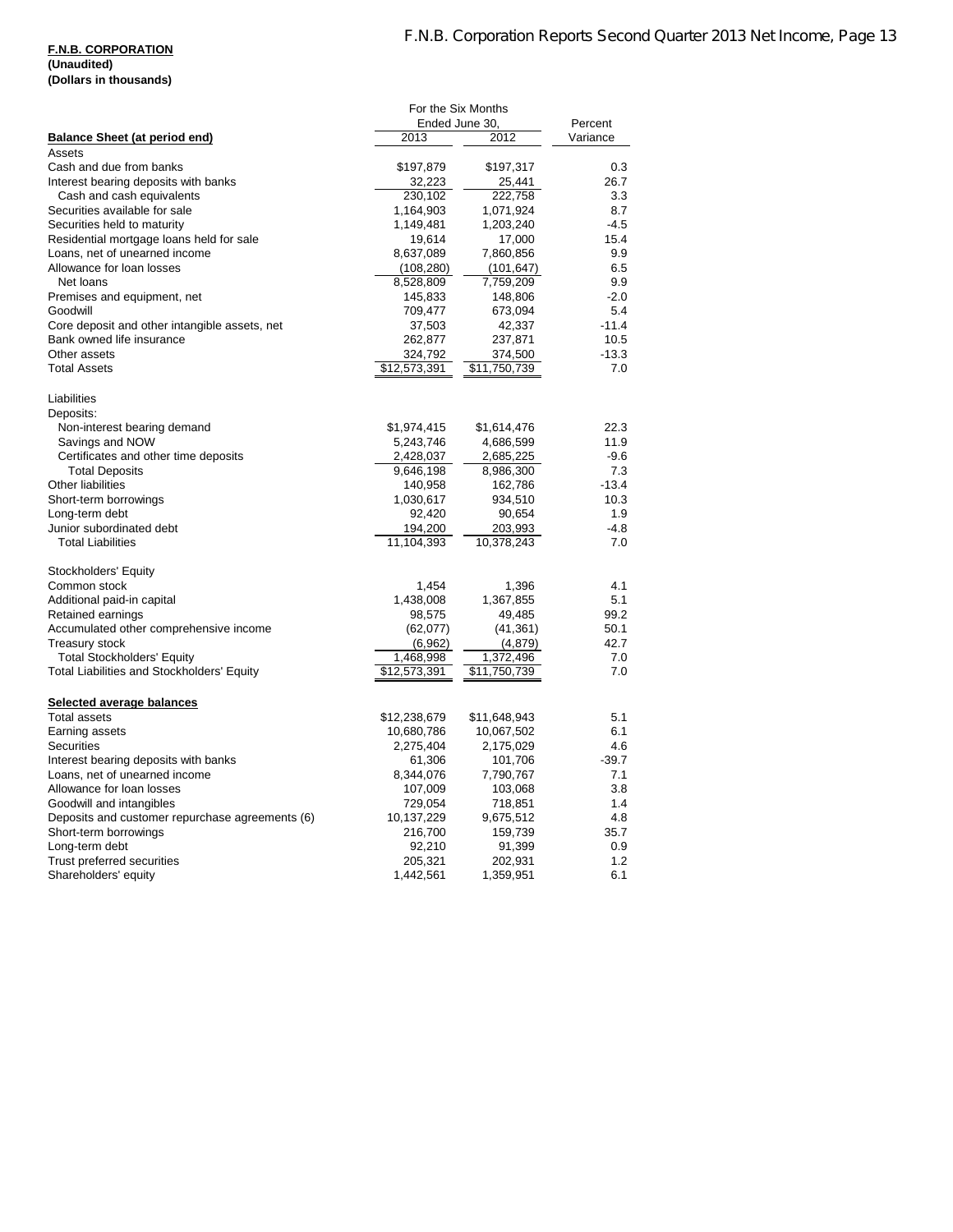|                                                                                                  |                         | 2013                   |                        | 2Q13 -<br>2012<br>1Q13 |              |
|--------------------------------------------------------------------------------------------------|-------------------------|------------------------|------------------------|------------------------|--------------|
|                                                                                                  | Second<br>Quarter       | First<br>Quarter       | Second                 | Percent<br>Variance    | Percent      |
| <u>Performance ratios</u>                                                                        |                         |                        | Quarter                |                        | Variance     |
| Return on average equity                                                                         | 7.94%                   | 8.20%                  | 8.57%                  |                        |              |
| Return on average tangible equity (2) (4)                                                        | 16.83%                  | 17.32%                 | 19.01%                 |                        |              |
| Return on average assets                                                                         | 0.94%                   | 0.96%                  | 1.00%                  |                        |              |
| Return on average tangible assets (3) (4)                                                        | 1.05%                   | 1.07%                  | 1.12%                  |                        |              |
| Net interest margin (FTE) (1)                                                                    | 3.63%                   | 3.66%                  | 3.80%                  |                        |              |
| Yield on earning assets (FTE) (1)                                                                | 4.03%                   | 4.12%                  | 4.39%                  |                        |              |
| Cost of funds                                                                                    | 0.50%                   | 0.56%                  | 0.69%                  |                        |              |
| Efficiency ratio (FTE) (1) (5)                                                                   | 58.63%                  | 59.76%                 | 57.74%                 |                        |              |
| Effective tax rate                                                                               | 29.51%                  | 29.30%                 | 30.23%                 |                        |              |
| <u>Capital ratios</u>                                                                            |                         |                        |                        |                        |              |
| Equity / assets (period end)                                                                     | 11.68%                  | 11.78%                 | 11.68%                 |                        |              |
| Leverage ratio                                                                                   | 8.30%                   | 8.40%                  | 8.07%                  |                        |              |
| Tangible equity / tangible assets (period end) (4)<br>Tangible equity, excluding AOCI / tangible | 6.11%                   | 6.22%                  | 5.95%                  |                        |              |
| assets (period end) (4) (7)                                                                      | 6.63%                   | 6.64%                  | 6.33%                  |                        |              |
| <b>Balances at period end</b><br>Loans:                                                          |                         |                        |                        |                        |              |
| Commercial real estate                                                                           | \$2,866,536             | \$2,678,523            | \$2,616,758            | 7.0                    | 9.5          |
| Commercial and industrial                                                                        | 1,750,870               | 1,710,798              | 1,493,378              | 2.3                    | 17.2         |
| Commercial leases                                                                                | 136,268                 | 131,500                | 125,293                | 3.6                    | 8.8          |
| Commercial loans and leases                                                                      | 4,753,674               | 4,520,821              | 4,235,429              | 5.2                    | 12.2         |
| Direct installment                                                                               | 1,301,891               | 1,192,426              | 1,109,676              | 9.2                    | 17.3         |
| Residential mortgages                                                                            | 1,059,644               | 1,072,898              | 1,158,377              | $-1.2$                 | $-8.5$       |
| Indirect installment                                                                             | 607,958                 | 574,121                | 577,903                | 5.9                    | 5.2          |
| Consumer LOC                                                                                     | 868,992                 | 817,412                | 741,509                | 6.3                    | 17.2         |
| Other                                                                                            | 44,930                  | 31,608                 | 37,962                 | 42.1                   | 18.4         |
| <b>Total loans</b>                                                                               | \$8,637,089             | \$8,209,286            | \$7,860,856            | 5.2                    | 9.9          |
| Deposits:                                                                                        |                         |                        |                        |                        |              |
| Non-interest bearing deposits                                                                    | \$1,974,415             | \$1,792,603            | \$1,614,476            | 10.1                   | 22.3         |
| Savings and NOW                                                                                  | 5,243,746               | 4,974,539              | 4,686,599              | 5.4                    | 11.9         |
| Certificates of deposit and other time deposits                                                  | 2,428,037               | 2,443,496              | 2,685,225              | -0.6                   | -9.6         |
| <b>Total deposits</b>                                                                            | 9,646,198               | 9,210,638              | 8,986,300              | 4.7                    | 7.3          |
| Customer repurchase agreements (6)<br>Total deposits and customer repurchase agreements (6)      | 714,540<br>\$10,360,738 | 741,124<br>\$9,951,762 | 768,114<br>\$9,754,414 | $-3.6$<br>4.1          | -7.0<br>6.2  |
| Average balances                                                                                 |                         |                        |                        |                        |              |
| Loans:                                                                                           |                         |                        |                        |                        |              |
| Commercial real estate                                                                           | \$2,868,973             | \$2,682,103            | \$2,624,722            | 7.0                    | 9.3          |
| Commercial and industrial                                                                        | 1,730,834               | 1,656,556              | 1,472,261              | 4.5                    | 17.6         |
| Commercial leases                                                                                | 133,446                 | 130,439                | 121,130                | 2.3                    | 10.2         |
| Commercial loans and leases<br>Direct installment                                                | 4,733,253               | 4,469,098              | 4,218,113<br>1,092,523 | 5.9<br>5.4             | 12.2<br>14.0 |
| Residential mortgages                                                                            | 1,245,030<br>1,065,577  | 1,181,715<br>1,078,323 | 1,168,327              | $-1.2$                 | $-8.8$       |
| Indirect installment                                                                             | 587,537                 | 576,684                | 571,763                | 1.9                    | 2.8          |
| Consumer LOC                                                                                     | 855,741                 | 812,263                | 723,594                | 5.4                    | 18.3         |
| Other                                                                                            | 42,672                  | 38,196                 | 41,413                 | 11.7                   | 3.0          |
| <b>Total loans</b>                                                                               | \$8,529,810             | \$8,156,278            | \$7,815,733            | 4.6                    | 9.1          |
| Deposits:                                                                                        |                         |                        |                        |                        |              |
| Non-interest bearing deposits                                                                    | \$1,901,610             | \$1,744,465            | \$1,569,047            | 9.0                    | 21.2         |
| Savings and NOW                                                                                  | 5,215,319               | 4,893,299              | 4,685,943              | 6.6                    | 11.3         |
| Certificates of deposit and other time deposits                                                  | 2,461,490               | 2,493,703              | 2,723,223              | -1.3                   | -9.6         |
| <b>Total deposits</b>                                                                            | 9,578,419               | 9,131,467              | 8,978,213              | 4.9                    | 6.7          |
| Customer repurchase agreements (6)                                                               | 755,580                 | 806,806                | 772,595                | $-6.3$                 | $-2.2$       |
| Total deposits and customer repurchase agreements (6)                                            | \$10,333,999            | \$9,938,273            | \$9,750,808            | 4.0                    | 6.0          |
|                                                                                                  |                         |                        |                        |                        |              |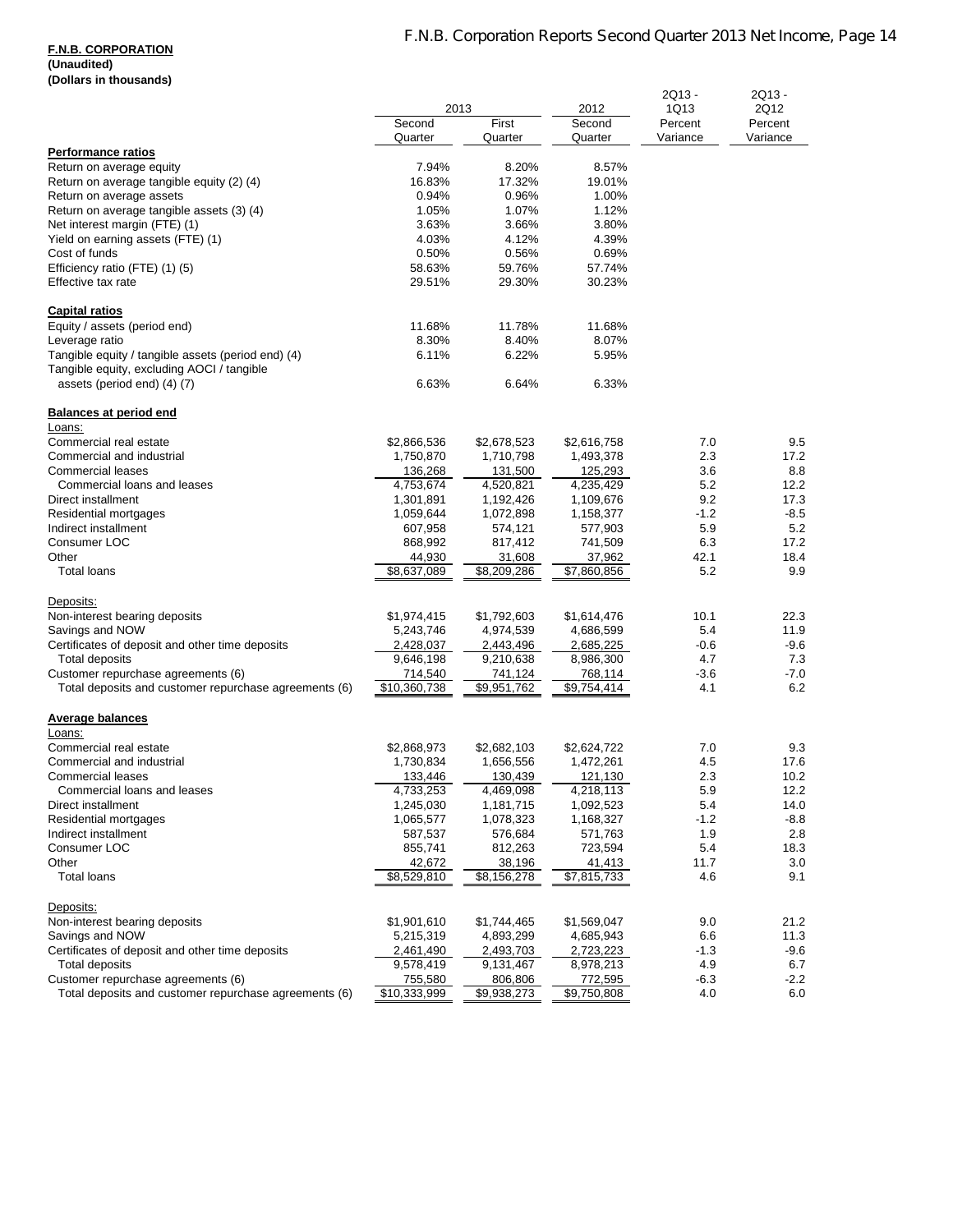|                                                                                                  | For the Six Months<br>Ended June 30. | Percent                |            |
|--------------------------------------------------------------------------------------------------|--------------------------------------|------------------------|------------|
|                                                                                                  | 2013                                 | 2012                   | Variance   |
| <b>Performance ratios</b>                                                                        |                                      |                        |            |
| Return on average equity                                                                         | 8.07%                                | 7.50%                  |            |
| Return on average tangible equity (2) (4)                                                        | 17.07%                               | 16.86%                 |            |
| Return on average assets                                                                         | 0.95%                                | 0.88%                  |            |
| Return on average tangible assets (3) (4)                                                        | 1.06%                                | 0.99%                  |            |
| Net interest margin (FTE) (1)                                                                    | 3.64%                                | 3.77%                  |            |
| Yield on earning assets (FTE) (1)                                                                | 4.08%                                | 4.39%                  |            |
| Cost of funds                                                                                    | 0.53%                                | 0.73%                  |            |
| Efficiency ratio (FTE) (1) (5)                                                                   | 59.19%                               | 59.06%                 |            |
| Effective tax rate                                                                               | 29.41%                               | 28.75%                 |            |
| <b>Capital ratios</b>                                                                            |                                      |                        |            |
| Equity / assets (period end)                                                                     | 11.68%                               | 11.68%                 |            |
| Leverage ratio                                                                                   | 8.30%                                | 8.07%                  |            |
| Tangible equity / tangible assets (period end) (4)<br>Tangible equity, excluding AOCI / tangible | 6.11%                                | 5.95%                  |            |
| assets (period end) (4) (7)                                                                      | 6.63%                                | 6.33%                  |            |
| <b>Balances at period end</b>                                                                    |                                      |                        |            |
| Loans:<br>Commercial real estate                                                                 | \$2,866,536                          | \$2,616,758            | 9.5        |
| Commercial and industrial                                                                        | 1,750,870                            | 1,493,378              | 17.2       |
| Commercial leases                                                                                | 136,268                              | 125,293                | 8.8        |
| Commercial loans and leases                                                                      | 4,753,674                            | 4,235,429              | 12.2       |
| Direct installment                                                                               | 1,301,891                            | 1,109,676              | 17.3       |
| Residential mortgages                                                                            | 1,059,644                            | 1,158,377              | $-8.5$     |
| Indirect installment                                                                             | 607,958                              | 577,903                | 5.2        |
| Consumer LOC                                                                                     | 868,992                              | 741,509                | 17.2       |
| Other                                                                                            | 44,930                               | 37,962                 | 18.4       |
| <b>Total loans</b>                                                                               | \$8,637,089                          | \$7,860,856            | 9.9        |
| Deposits:                                                                                        |                                      |                        |            |
| Non-interest bearing deposits                                                                    | \$1,974,415                          | \$1,614,476            | 22.3       |
| Savings and NOW                                                                                  | 5,243,746                            | 4,686,599              | 11.9       |
| Certificates of deposit and other time deposits                                                  | 2,428,037                            | 2,685,225              | $-9.6$     |
| <b>Total deposits</b>                                                                            | 9,646,198                            | 8,986,300              | 7.3        |
| Customer repurchase agreements (6)                                                               | 714,540                              | 768,114                | $-7.0$     |
| Total deposits and customer repurchase agreements (6)                                            | \$10,360,738                         | \$9,754,414            | 6.2        |
| <b>Average balances</b>                                                                          |                                      |                        |            |
| Loans:                                                                                           |                                      |                        |            |
| Commercial real estate                                                                           | \$2,781,961                          | \$2,643,052            | 5.3        |
| Commercial and industrial                                                                        | 1,687,994                            | 1,436,071              | 17.5       |
| <b>Commercial leases</b>                                                                         | 131,951                              | 117,182                | 12.6       |
| Commercial loans and leases                                                                      | 4,601,906                            | 4,196,306              | 9.7        |
| Direct installment                                                                               | 1,213,547                            | 1,092,227              | 11.1       |
| Residential mortgages                                                                            | 1,071,915                            | 1,189,493              | $-9.9$     |
| Indirect installment                                                                             | 582,140                              | 562,050                | 3.6        |
| Consumer LOC                                                                                     | 834,122                              | 709,395                | 17.6       |
| Other                                                                                            | 40,446                               | 41,295                 | $-2.1$     |
| <b>Total loans</b>                                                                               | \$8,344,076                          | \$7,790,767            | 7.1        |
| Deposits:                                                                                        |                                      |                        |            |
| Non-interest bearing deposits                                                                    | \$1,823,471                          | \$1,519,847            | 20.0       |
| Savings and NOW<br>Certificates of deposit and other time deposits                               | 5,055,199                            | 4,638,767<br>2,768,560 | 9.0        |
| <b>Total deposits</b>                                                                            | 2,477,507                            | 8,927,174              | $-10.5$    |
| Customer repurchase agreements (6)                                                               | 9,356,177<br>781,052                 | 748,338                | 4.8<br>4.4 |
| Total deposits and customer repurchase agreements (6)                                            | \$10,137,229                         | \$9,675,512            | 4.8        |
|                                                                                                  |                                      |                        |            |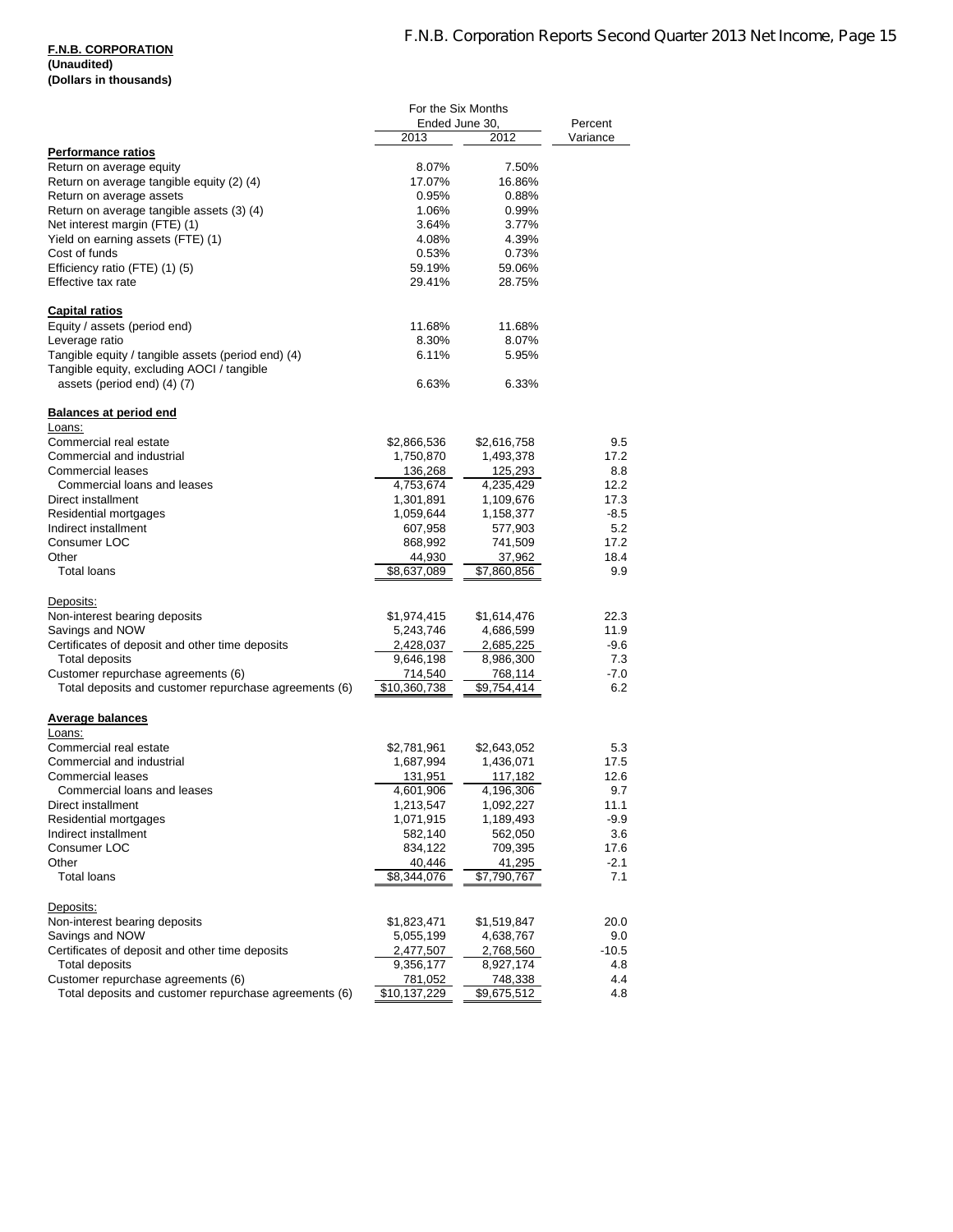# F.N.B. Corporation Reports Second Quarter 2013 Net Income, Page 16

### **F.N.B. CORPORATION**

### **(Unaudited)**

| onarə m urəasanas,                                                          | 2013                |                    | 2012                | 2Q13 -<br>1Q13 | 2Q13 -<br>2Q12     |  |
|-----------------------------------------------------------------------------|---------------------|--------------------|---------------------|----------------|--------------------|--|
|                                                                             | Second              | First              | Second              | Percent        | Percent            |  |
| <b>Asset Quality Data</b>                                                   | Quarter             | Quarter            | Quarter             | Variance       | Variance           |  |
| Non-Performing Assets                                                       |                     |                    |                     |                |                    |  |
| Non-performing loans (8)                                                    |                     |                    |                     |                |                    |  |
| Non-accrual loans                                                           | \$67,034            | \$65,578           | \$84,322            | 2.2            | $-20.5$            |  |
| Restructured loans                                                          | 17,488              | 16,555             | 11,842              | 5.6            | 47.7               |  |
| Non-performing loans                                                        | 84,522              | 82,133             | 96,164              | 2.9            | -12.1              |  |
| Other real estate owned (9)                                                 | 37,370              | 35,869             | 35,647              | 4.2            | 4.8                |  |
| Non-performing loans and OREO                                               | 121,892             | 118,002            | 131.811             | 3.3            | $-7.5$             |  |
| Non-performing investments                                                  | 610                 | 413                | 2,811               | 47.7           | -78.3              |  |
| Total non-performing assets                                                 | \$122,502           | \$118,415          | \$134,622           | 3.5            | $-9.0$             |  |
|                                                                             |                     |                    |                     |                |                    |  |
| Non-performing loans / total loans                                          | 0.98%               | 1.00%              | 1.22%               |                |                    |  |
| Non-performing loans / total originated loans (10)                          | 1.11%               | 1.11%              | 1.42%               |                |                    |  |
| Non-performing loans + OREO / total loans + OREO                            | 1.40%               | 1.43%              | 1.67%               |                |                    |  |
| Non-performing loans + OREO / total originated                              |                     |                    |                     |                |                    |  |
| loans + OREO (10)                                                           | 1.59%               | 1.59%              | 1.93%               |                |                    |  |
|                                                                             | 0.97%               |                    |                     |                |                    |  |
| Non-performing assets / total assets                                        |                     | 0.99%              | 1.15%               |                |                    |  |
| Allowance Rollforward                                                       |                     |                    |                     |                |                    |  |
| Allowance for loan losses (originated portfolio) (10)                       |                     |                    |                     |                |                    |  |
| Balance at beginning of period                                              | \$102,504           | \$100,194          | \$102,093           | 2.3            | 0.4                |  |
| Provision for loan losses                                                   | 6,649               | 6,358              | 6,243               | 4.6            | 6.5                |  |
| Net loan charge-offs                                                        |                     |                    |                     |                | $-15.6$            |  |
| Allowance for loan losses (originated portfolio) (10)                       | (6, 304)<br>102,849 | (4,048)<br>102,504 | (7, 473)<br>100,863 | 55.7<br>0.3    | 2.0                |  |
|                                                                             |                     |                    |                     |                |                    |  |
| Allowance for loan losses (acquired portfolio) (11)                         |                     |                    |                     |                |                    |  |
| Balance at beginning of period                                              | 5,198               | 4,180              | 0                   |                |                    |  |
| Provision for loan losses                                                   | 1,254               | 1,183              | 784                 |                |                    |  |
|                                                                             |                     |                    |                     |                |                    |  |
| Net loan charge-offs<br>Allowance for loan losses (acquired portfolio) (11) | (1,021)<br>5,431    | (165)<br>5,198     | 784                 |                |                    |  |
|                                                                             |                     |                    |                     |                |                    |  |
| Total allowance for loan losses                                             | \$108,280           | \$107,702          | \$101,647           | 0.5            | 6.5                |  |
|                                                                             |                     |                    |                     |                |                    |  |
| Allowance for loan losses / total loans                                     | 1.25%               | 1.31%              | 1.29%               |                |                    |  |
| Allowance for loan losses (originated loans) / total                        |                     |                    |                     |                |                    |  |
| originated loans (10)                                                       | 1.35%               | 1.39%              | 1.49%               |                |                    |  |
| Allowance for loan losses (originated loans) / total                        |                     |                    |                     |                |                    |  |
| non-performing loans (8)                                                    |                     | 124.80%            |                     |                |                    |  |
|                                                                             | 121.68%             |                    | 104.89%             |                |                    |  |
| Net loan charge-offs (annualized) / total average loans                     | 0.34%               | 0.21%              | 0.38%               |                |                    |  |
| Net loan charge-offs on originated loans (annualized) /                     |                     |                    |                     |                |                    |  |
| total average originated loans (10)                                         | 0.33%               | 0.22%              | 0.45%               |                |                    |  |
|                                                                             |                     |                    |                     |                |                    |  |
| Delinquency - Originated Portfolio (10)                                     |                     |                    |                     |                |                    |  |
| Loans 30-89 days past due                                                   | \$37,478            | \$34,909           | \$30,697            | 7.4            | 22.1               |  |
| Loans 90+ days past due                                                     |                     |                    |                     | $-10.0$        |                    |  |
| Non-accrual loans                                                           | 5,377<br>67,034     | 5,974<br>65,578    | 5,973<br>84,322     | 2.2            | $-10.0$<br>$-20.5$ |  |
| Total past due and non-accrual loans                                        | \$109,889           | \$106,461          | \$120,992           | 3.2            | $-9.2$             |  |
|                                                                             |                     |                    |                     |                |                    |  |
| Total past due and non-accrual loans / total originated loans               | 1.44%               | 1.45%              | 1.78%               |                |                    |  |
| Memo item:                                                                  |                     |                    |                     |                |                    |  |
| Delinquency - Acquired Portfolio (11) (12)                                  |                     |                    |                     |                |                    |  |
| Loans 30-89 days past due                                                   | \$25,218            |                    |                     |                |                    |  |
| Loans 90+ days past due                                                     | 45,653              | \$13,872           | \$21,287<br>36,045  | 81.8<br>10.7   | 18.5               |  |
| Non-accrual loans                                                           | 0                   | 41,234<br>0        | 0                   | 0.0            | 26.7<br>0.0        |  |
| Total past due and non-accrual loans                                        | \$70,871            | \$55,106           | \$57,332            | 28.6           | 23.6               |  |
|                                                                             |                     |                    |                     |                |                    |  |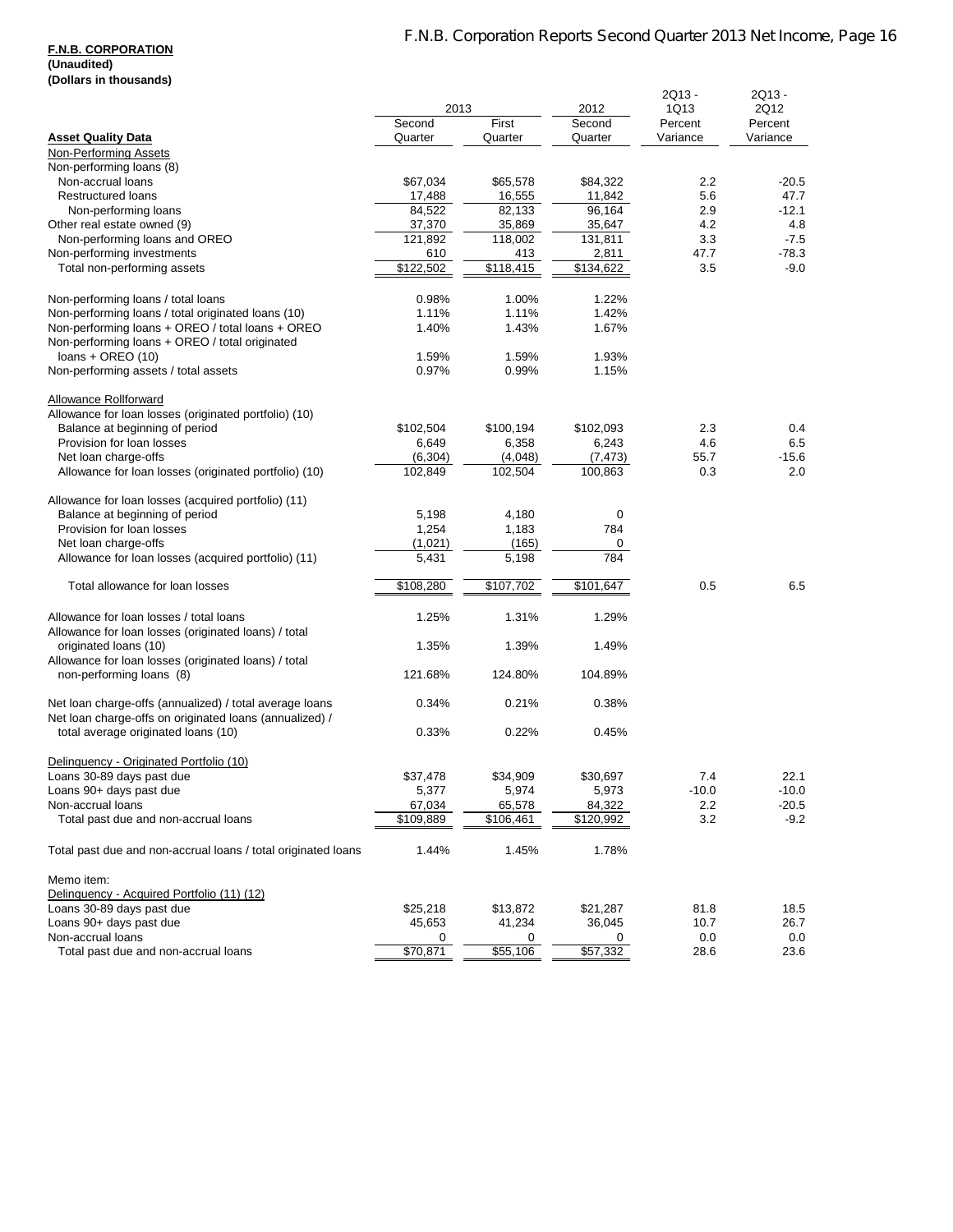#### **(Unaudited) (Dollars in thousands)**

|                                                                                                                    | For the Six Months<br>Ended June 30. |           | Percent  |
|--------------------------------------------------------------------------------------------------------------------|--------------------------------------|-----------|----------|
| <b>Asset Quality Data</b>                                                                                          | 2013                                 | 2012      | Variance |
| Non-Performing Assets                                                                                              |                                      |           |          |
| Non-performing loans (8)                                                                                           |                                      |           |          |
| Non-accrual loans                                                                                                  | \$67,034                             | \$84,322  | $-20.5$  |
| <b>Restructured loans</b>                                                                                          | 17,488                               | 11,842    | 47.7     |
| Non-performing loans                                                                                               | 84,522                               | 96,164    | $-12.1$  |
| Other real estate owned (9)                                                                                        | 37,370                               | 35,647    | 4.8      |
| Non-performing loans and OREO                                                                                      | 121,892                              | 131,811   | $-7.5$   |
| Non-performing investments                                                                                         | 610                                  | 2,811     | $-78.3$  |
| Total non-performing assets                                                                                        | \$122,502                            | \$134,622 | $-9.0$   |
| Non-performing loans / total loans                                                                                 | 0.98%                                | 1.22%     |          |
| Non-performing loans / total originated loans (10)                                                                 | 1.11%                                | 1.42%     |          |
| Non-performing loans + OREO / total loans + OREO                                                                   | 1.40%                                | 1.67%     |          |
| Non-performing loans + OREO / total originated                                                                     |                                      |           |          |
| $loans + OREO(10)$                                                                                                 | 1.59%                                | 1.93%     |          |
| Non-performing assets / total assets                                                                               | 0.97%                                | 1.15%     |          |
| <b>Allowance Rollforward</b>                                                                                       |                                      |           |          |
| Allowance for loan losses (originated portfolio) (10)                                                              |                                      |           |          |
| Balance at beginning of period                                                                                     | \$100,194                            | \$100,662 | -0.5     |
| Provision for loan losses                                                                                          | 13,007                               | 12,815    | 1.5      |
| Net loan charge-offs                                                                                               | (10, 352)                            | (12, 614) | $-17.9$  |
| Allowance for loan losses (originated portfolio) (10)                                                              | 102,849                              | 100,863   | 2.0      |
| Allowance for loan losses (acquired portfolio) (11)                                                                |                                      |           |          |
| Balance at beginning of period                                                                                     | 4,180                                | 0         |          |
| Provision for loan losses                                                                                          | 2,437                                | 784       |          |
| Net loan charge-offs                                                                                               | (1, 186)                             | 0         |          |
| Allowance for loan losses (acquired portfolio) (11)                                                                | 5,431                                | 784       |          |
| Total allowance for loan losses                                                                                    | \$108,280                            | \$101,647 | 6.5      |
| Allowance for loan losses / total loans                                                                            | 1.25%                                | 1.29%     |          |
| Allowance for loan losses (originated loans) / total                                                               |                                      |           |          |
| originated loans (10)                                                                                              | 1.35%                                | 1.49%     |          |
| Allowance for loan losses (originated loans) / total                                                               |                                      |           |          |
| non-performing loans (8)                                                                                           | 121.68%                              | 104.89%   |          |
| Net loan charge-offs (annualized) / total average loans<br>Net loan charge-offs on originated loans (annualized) / | 0.28%                                | 0.33%     |          |
| total average originated loans (10)                                                                                | 0.28%                                | 0.38%     |          |
| Delinquency - Originated Portfolio (10)                                                                            |                                      |           |          |
| Loans 30-89 days past due                                                                                          | \$37,478                             | \$30,697  | 22.1     |
| Loans 90+ days past due                                                                                            | 5,377                                | 5,973     | -10.0    |
| Non-accrual loans                                                                                                  | 67,034                               | 84,322    | -20.5    |
| Total past due and non-accrual loans                                                                               | \$109,889                            | \$120,992 | -9.2     |
| Total past due and non-accrual loans / total originated loans                                                      | 1.44%                                | 1.78%     |          |
| Memo item:                                                                                                         |                                      |           |          |
| Delinquency - Acquired Portfolio (11) (12)                                                                         |                                      |           |          |
| Loans 30-89 days past due                                                                                          | \$25,218                             | \$21,287  | 18.5     |
| Loans 90+ days past due                                                                                            | 45,653                               | 36,045    | 26.7     |
| Non-accrual loans                                                                                                  | 0                                    | 0         | $0.0\,$  |
| Total past due and non-accrual loans                                                                               | \$70,871                             | \$57,332  | 23.6     |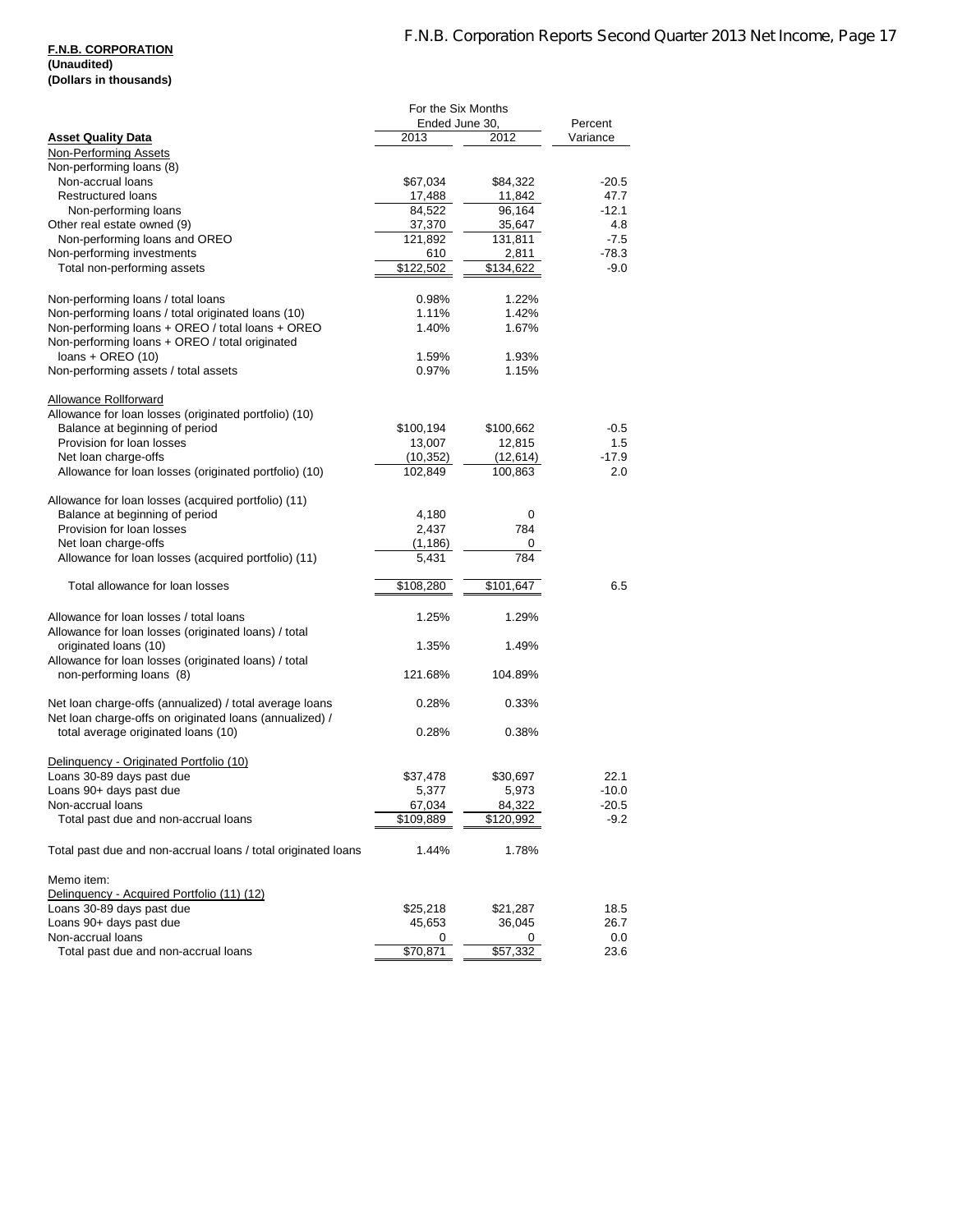**(Unaudited)**

|                                                   |              |                       |         | 2013         |                      |         |
|---------------------------------------------------|--------------|-----------------------|---------|--------------|----------------------|---------|
|                                                   |              | <b>Second Quarter</b> |         |              | <b>First Quarter</b> |         |
|                                                   |              | Interest              | Average |              | Interest             | Average |
|                                                   | Average      | Earned                | Yield   | Average      | Earned               | Yield   |
|                                                   | Outstanding  | or Paid               | or Rate | Outstanding  | or Paid              | or Rate |
| <b>Assets</b>                                     |              |                       |         |              |                      |         |
| Interest bearing deposits with banks              | \$39,302     | \$18                  | 0.19%   | \$30,071     | \$14                 | 0.19%   |
| Taxable investment securities (13)                | 2,133,972    | 10,685                | 1.95%   | 2,084,966    | 10,597               | 1.98%   |
| Non-taxable investment securities (14)            | 162,218      | 2,223                 | 5.48%   | 169,421      | 2,337                | 5.52%   |
| Residential mortgage loans held for sale          | 20,895       | 203                   | 3.88%   | 32,357       | 280                  | 3.46%   |
| Loans (14) (15)                                   | 8,529,810    | 96,455                | 4.53%   | 8,156,278    | 93,631               | 4.64%   |
| Total Interest Earning Assets (14)                | 10,886,197   | 109,584               | 4.03%   | 10,473,093   | 106,859              | 4.12%   |
| Cash and due from banks                           | 175,936      |                       |         | 172,969      |                      |         |
| Allowance for loan losses                         | (109, 156)   |                       |         | (104, 838)   |                      |         |
| Premises and equipment                            | 146,036      |                       |         | 138,694      |                      |         |
| Other assets                                      | 1,371,016    |                       |         | 1,324,841    |                      |         |
| <b>Total Assets</b>                               | \$12,470,029 |                       |         | \$12,004,759 |                      |         |
| <b>Liabilities</b>                                |              |                       |         |              |                      |         |
| Deposits:                                         |              |                       |         |              |                      |         |
| Interest-bearing demand                           | \$3,829,847  | 1,433                 | 0.15%   | \$3,649,049  | 1,502                | 0.17%   |
| Savings                                           | 1,385,472    | 162                   | 0.05%   | 1,244,250    | 168                  | 0.05%   |
| Certificates and other time                       | 2,461,490    | 5,748                 | 0.94%   | 2,493,703    | 6,595                | 1.07%   |
| Customer repurchase agreements                    | 755,580      | 437                   | 0.23%   | 806,806      | 485                  | 0.24%   |
| Other short-term borrowings                       | 224,769      | 638                   | 1.12%   | 208,541      | 622                  | 1.19%   |
| Long-term debt                                    | 93,273       | 775                   | 3.33%   | 91,134       | 774                  | 3.44%   |
| Junior subordinated debt                          | 206,603      | 1,902                 | 3.69%   | 204,025      | 1,876                | 3.73%   |
| Total Interest Bearing Liabilities (14)           | 8,957,034    | 11,095                | 0.50%   | 8,697,508    | 12,022               | 0.56%   |
| Non-interest bearing demand deposits              | 1,901,610    |                       |         | 1,744,465    |                      |         |
| Other liabilities                                 | 137,440      |                       |         | 151,959      |                      |         |
| <b>Total Liabilities</b>                          | 10,996,084   |                       |         | 10,593,932   |                      |         |
| Stockholders' equity                              | 1,473,945    |                       |         | 1,410,827    |                      |         |
| <b>Total Liabilities and Stockholders' Equity</b> | \$12,470,029 |                       |         | \$12,004,759 |                      |         |
| Net Interest Earning Assets                       | \$1,929,163  |                       |         | \$1,775,585  |                      |         |
| Net Interest Income (FTE)                         |              | 98,489                |         |              | 94,837               |         |
| Tax Equivalent Adjustment                         |              | (1,743)               |         |              | (1,741)              |         |
| Net Interest Income                               |              | \$96,746              |         |              | \$93,096             |         |
| Net Interest Spread                               |              |                       | 3.54%   |              |                      | 3.56%   |
| Net Interest Margin (14)                          |              |                       | 3.63%   |              |                      | 3.66%   |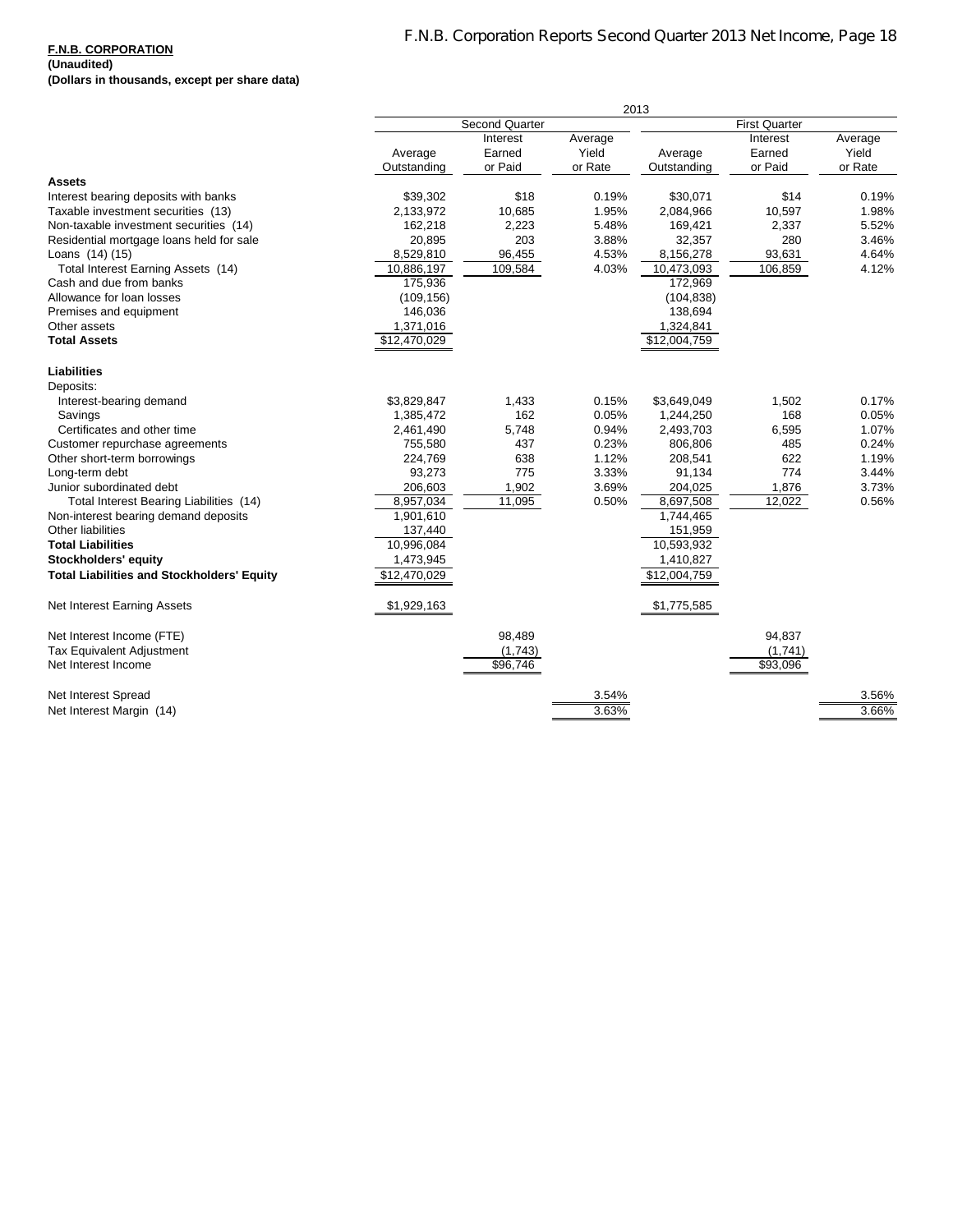**(Unaudited)**

| Second Quarter<br>Interest<br>Average<br>Yield<br>Average<br>Earned<br>Outstanding<br>or Paid<br>or Rate<br><b>Assets</b><br>Interest bearing deposits with banks<br>\$77,073<br>\$39<br>0.20%<br>Taxable investment securities (13)<br>2.36%<br>2,072,052<br>12,515<br>Non-taxable investment securities (14)<br>5.63%<br>183,203<br>2,579<br>Residential mortgage loans held for sale<br>16,114<br>189<br>4.69%<br>7,815,733<br>95,794<br>4.92%<br>Loans (14) (15)<br>Total Interest Earning Assets (14)<br>111,116<br>4.39%<br>10,164,175<br>Cash and due from banks<br>178,331<br>Allowance for loan losses<br>(103, 618)<br>Premises and equipment<br>148,335<br>Other assets<br>1,346,998<br><b>Total Assets</b><br>\$11,734,221<br>Liabilities<br>Deposits:<br>Interest-bearing demand<br>0.23%<br>\$3,483,658<br>1,838<br>0.08%<br>Savings<br>1,202,285<br>243<br>Certificates and other time<br>1.26%<br>2,723,223<br>8,532<br>Customer repurchase agreements<br>772,595<br>645<br>0.33%<br>Other short-term borrowings<br>166,502<br>690<br>1.64%<br>Long-term debt<br>90,510<br>889<br>3.95%<br>Junior subordinated debt<br>203,986<br>1,967<br>3.88%<br>8,642,759<br>Total Interest Bearing Liabilities (14)<br>14,804<br>0.69%<br>Non-interest bearing demand deposits<br>1,569,047<br>Other liabilities<br>155,082<br><b>Total Liabilities</b><br>10,366,888<br>Stockholders' equity<br>1,367,333<br><b>Total Liabilities and Stockholders' Equity</b><br>\$11,734,221<br>Net Interest Earning Assets<br>\$1,521,416<br>Net Interest Income (FTE)<br>96,312<br><b>Tax Equivalent Adjustment</b><br>(1,831)<br>Net Interest Income<br>\$94,481<br>3.70%<br>Net Interest Spread<br>Net Interest Margin (14)<br>3.80% | 2012 |  |  |  |
|----------------------------------------------------------------------------------------------------------------------------------------------------------------------------------------------------------------------------------------------------------------------------------------------------------------------------------------------------------------------------------------------------------------------------------------------------------------------------------------------------------------------------------------------------------------------------------------------------------------------------------------------------------------------------------------------------------------------------------------------------------------------------------------------------------------------------------------------------------------------------------------------------------------------------------------------------------------------------------------------------------------------------------------------------------------------------------------------------------------------------------------------------------------------------------------------------------------------------------------------------------------------------------------------------------------------------------------------------------------------------------------------------------------------------------------------------------------------------------------------------------------------------------------------------------------------------------------------------------------------------------------------------------------------------------------------------------------------------------|------|--|--|--|
|                                                                                                                                                                                                                                                                                                                                                                                                                                                                                                                                                                                                                                                                                                                                                                                                                                                                                                                                                                                                                                                                                                                                                                                                                                                                                                                                                                                                                                                                                                                                                                                                                                                                                                                                  |      |  |  |  |
|                                                                                                                                                                                                                                                                                                                                                                                                                                                                                                                                                                                                                                                                                                                                                                                                                                                                                                                                                                                                                                                                                                                                                                                                                                                                                                                                                                                                                                                                                                                                                                                                                                                                                                                                  |      |  |  |  |
|                                                                                                                                                                                                                                                                                                                                                                                                                                                                                                                                                                                                                                                                                                                                                                                                                                                                                                                                                                                                                                                                                                                                                                                                                                                                                                                                                                                                                                                                                                                                                                                                                                                                                                                                  |      |  |  |  |
|                                                                                                                                                                                                                                                                                                                                                                                                                                                                                                                                                                                                                                                                                                                                                                                                                                                                                                                                                                                                                                                                                                                                                                                                                                                                                                                                                                                                                                                                                                                                                                                                                                                                                                                                  |      |  |  |  |
|                                                                                                                                                                                                                                                                                                                                                                                                                                                                                                                                                                                                                                                                                                                                                                                                                                                                                                                                                                                                                                                                                                                                                                                                                                                                                                                                                                                                                                                                                                                                                                                                                                                                                                                                  |      |  |  |  |
|                                                                                                                                                                                                                                                                                                                                                                                                                                                                                                                                                                                                                                                                                                                                                                                                                                                                                                                                                                                                                                                                                                                                                                                                                                                                                                                                                                                                                                                                                                                                                                                                                                                                                                                                  |      |  |  |  |
|                                                                                                                                                                                                                                                                                                                                                                                                                                                                                                                                                                                                                                                                                                                                                                                                                                                                                                                                                                                                                                                                                                                                                                                                                                                                                                                                                                                                                                                                                                                                                                                                                                                                                                                                  |      |  |  |  |
|                                                                                                                                                                                                                                                                                                                                                                                                                                                                                                                                                                                                                                                                                                                                                                                                                                                                                                                                                                                                                                                                                                                                                                                                                                                                                                                                                                                                                                                                                                                                                                                                                                                                                                                                  |      |  |  |  |
|                                                                                                                                                                                                                                                                                                                                                                                                                                                                                                                                                                                                                                                                                                                                                                                                                                                                                                                                                                                                                                                                                                                                                                                                                                                                                                                                                                                                                                                                                                                                                                                                                                                                                                                                  |      |  |  |  |
|                                                                                                                                                                                                                                                                                                                                                                                                                                                                                                                                                                                                                                                                                                                                                                                                                                                                                                                                                                                                                                                                                                                                                                                                                                                                                                                                                                                                                                                                                                                                                                                                                                                                                                                                  |      |  |  |  |
|                                                                                                                                                                                                                                                                                                                                                                                                                                                                                                                                                                                                                                                                                                                                                                                                                                                                                                                                                                                                                                                                                                                                                                                                                                                                                                                                                                                                                                                                                                                                                                                                                                                                                                                                  |      |  |  |  |
|                                                                                                                                                                                                                                                                                                                                                                                                                                                                                                                                                                                                                                                                                                                                                                                                                                                                                                                                                                                                                                                                                                                                                                                                                                                                                                                                                                                                                                                                                                                                                                                                                                                                                                                                  |      |  |  |  |
|                                                                                                                                                                                                                                                                                                                                                                                                                                                                                                                                                                                                                                                                                                                                                                                                                                                                                                                                                                                                                                                                                                                                                                                                                                                                                                                                                                                                                                                                                                                                                                                                                                                                                                                                  |      |  |  |  |
|                                                                                                                                                                                                                                                                                                                                                                                                                                                                                                                                                                                                                                                                                                                                                                                                                                                                                                                                                                                                                                                                                                                                                                                                                                                                                                                                                                                                                                                                                                                                                                                                                                                                                                                                  |      |  |  |  |
|                                                                                                                                                                                                                                                                                                                                                                                                                                                                                                                                                                                                                                                                                                                                                                                                                                                                                                                                                                                                                                                                                                                                                                                                                                                                                                                                                                                                                                                                                                                                                                                                                                                                                                                                  |      |  |  |  |
|                                                                                                                                                                                                                                                                                                                                                                                                                                                                                                                                                                                                                                                                                                                                                                                                                                                                                                                                                                                                                                                                                                                                                                                                                                                                                                                                                                                                                                                                                                                                                                                                                                                                                                                                  |      |  |  |  |
|                                                                                                                                                                                                                                                                                                                                                                                                                                                                                                                                                                                                                                                                                                                                                                                                                                                                                                                                                                                                                                                                                                                                                                                                                                                                                                                                                                                                                                                                                                                                                                                                                                                                                                                                  |      |  |  |  |
|                                                                                                                                                                                                                                                                                                                                                                                                                                                                                                                                                                                                                                                                                                                                                                                                                                                                                                                                                                                                                                                                                                                                                                                                                                                                                                                                                                                                                                                                                                                                                                                                                                                                                                                                  |      |  |  |  |
|                                                                                                                                                                                                                                                                                                                                                                                                                                                                                                                                                                                                                                                                                                                                                                                                                                                                                                                                                                                                                                                                                                                                                                                                                                                                                                                                                                                                                                                                                                                                                                                                                                                                                                                                  |      |  |  |  |
|                                                                                                                                                                                                                                                                                                                                                                                                                                                                                                                                                                                                                                                                                                                                                                                                                                                                                                                                                                                                                                                                                                                                                                                                                                                                                                                                                                                                                                                                                                                                                                                                                                                                                                                                  |      |  |  |  |
|                                                                                                                                                                                                                                                                                                                                                                                                                                                                                                                                                                                                                                                                                                                                                                                                                                                                                                                                                                                                                                                                                                                                                                                                                                                                                                                                                                                                                                                                                                                                                                                                                                                                                                                                  |      |  |  |  |
|                                                                                                                                                                                                                                                                                                                                                                                                                                                                                                                                                                                                                                                                                                                                                                                                                                                                                                                                                                                                                                                                                                                                                                                                                                                                                                                                                                                                                                                                                                                                                                                                                                                                                                                                  |      |  |  |  |
|                                                                                                                                                                                                                                                                                                                                                                                                                                                                                                                                                                                                                                                                                                                                                                                                                                                                                                                                                                                                                                                                                                                                                                                                                                                                                                                                                                                                                                                                                                                                                                                                                                                                                                                                  |      |  |  |  |
|                                                                                                                                                                                                                                                                                                                                                                                                                                                                                                                                                                                                                                                                                                                                                                                                                                                                                                                                                                                                                                                                                                                                                                                                                                                                                                                                                                                                                                                                                                                                                                                                                                                                                                                                  |      |  |  |  |
|                                                                                                                                                                                                                                                                                                                                                                                                                                                                                                                                                                                                                                                                                                                                                                                                                                                                                                                                                                                                                                                                                                                                                                                                                                                                                                                                                                                                                                                                                                                                                                                                                                                                                                                                  |      |  |  |  |
|                                                                                                                                                                                                                                                                                                                                                                                                                                                                                                                                                                                                                                                                                                                                                                                                                                                                                                                                                                                                                                                                                                                                                                                                                                                                                                                                                                                                                                                                                                                                                                                                                                                                                                                                  |      |  |  |  |
|                                                                                                                                                                                                                                                                                                                                                                                                                                                                                                                                                                                                                                                                                                                                                                                                                                                                                                                                                                                                                                                                                                                                                                                                                                                                                                                                                                                                                                                                                                                                                                                                                                                                                                                                  |      |  |  |  |
|                                                                                                                                                                                                                                                                                                                                                                                                                                                                                                                                                                                                                                                                                                                                                                                                                                                                                                                                                                                                                                                                                                                                                                                                                                                                                                                                                                                                                                                                                                                                                                                                                                                                                                                                  |      |  |  |  |
|                                                                                                                                                                                                                                                                                                                                                                                                                                                                                                                                                                                                                                                                                                                                                                                                                                                                                                                                                                                                                                                                                                                                                                                                                                                                                                                                                                                                                                                                                                                                                                                                                                                                                                                                  |      |  |  |  |
|                                                                                                                                                                                                                                                                                                                                                                                                                                                                                                                                                                                                                                                                                                                                                                                                                                                                                                                                                                                                                                                                                                                                                                                                                                                                                                                                                                                                                                                                                                                                                                                                                                                                                                                                  |      |  |  |  |
|                                                                                                                                                                                                                                                                                                                                                                                                                                                                                                                                                                                                                                                                                                                                                                                                                                                                                                                                                                                                                                                                                                                                                                                                                                                                                                                                                                                                                                                                                                                                                                                                                                                                                                                                  |      |  |  |  |
|                                                                                                                                                                                                                                                                                                                                                                                                                                                                                                                                                                                                                                                                                                                                                                                                                                                                                                                                                                                                                                                                                                                                                                                                                                                                                                                                                                                                                                                                                                                                                                                                                                                                                                                                  |      |  |  |  |
|                                                                                                                                                                                                                                                                                                                                                                                                                                                                                                                                                                                                                                                                                                                                                                                                                                                                                                                                                                                                                                                                                                                                                                                                                                                                                                                                                                                                                                                                                                                                                                                                                                                                                                                                  |      |  |  |  |
|                                                                                                                                                                                                                                                                                                                                                                                                                                                                                                                                                                                                                                                                                                                                                                                                                                                                                                                                                                                                                                                                                                                                                                                                                                                                                                                                                                                                                                                                                                                                                                                                                                                                                                                                  |      |  |  |  |
|                                                                                                                                                                                                                                                                                                                                                                                                                                                                                                                                                                                                                                                                                                                                                                                                                                                                                                                                                                                                                                                                                                                                                                                                                                                                                                                                                                                                                                                                                                                                                                                                                                                                                                                                  |      |  |  |  |
|                                                                                                                                                                                                                                                                                                                                                                                                                                                                                                                                                                                                                                                                                                                                                                                                                                                                                                                                                                                                                                                                                                                                                                                                                                                                                                                                                                                                                                                                                                                                                                                                                                                                                                                                  |      |  |  |  |
|                                                                                                                                                                                                                                                                                                                                                                                                                                                                                                                                                                                                                                                                                                                                                                                                                                                                                                                                                                                                                                                                                                                                                                                                                                                                                                                                                                                                                                                                                                                                                                                                                                                                                                                                  |      |  |  |  |
|                                                                                                                                                                                                                                                                                                                                                                                                                                                                                                                                                                                                                                                                                                                                                                                                                                                                                                                                                                                                                                                                                                                                                                                                                                                                                                                                                                                                                                                                                                                                                                                                                                                                                                                                  |      |  |  |  |
|                                                                                                                                                                                                                                                                                                                                                                                                                                                                                                                                                                                                                                                                                                                                                                                                                                                                                                                                                                                                                                                                                                                                                                                                                                                                                                                                                                                                                                                                                                                                                                                                                                                                                                                                  |      |  |  |  |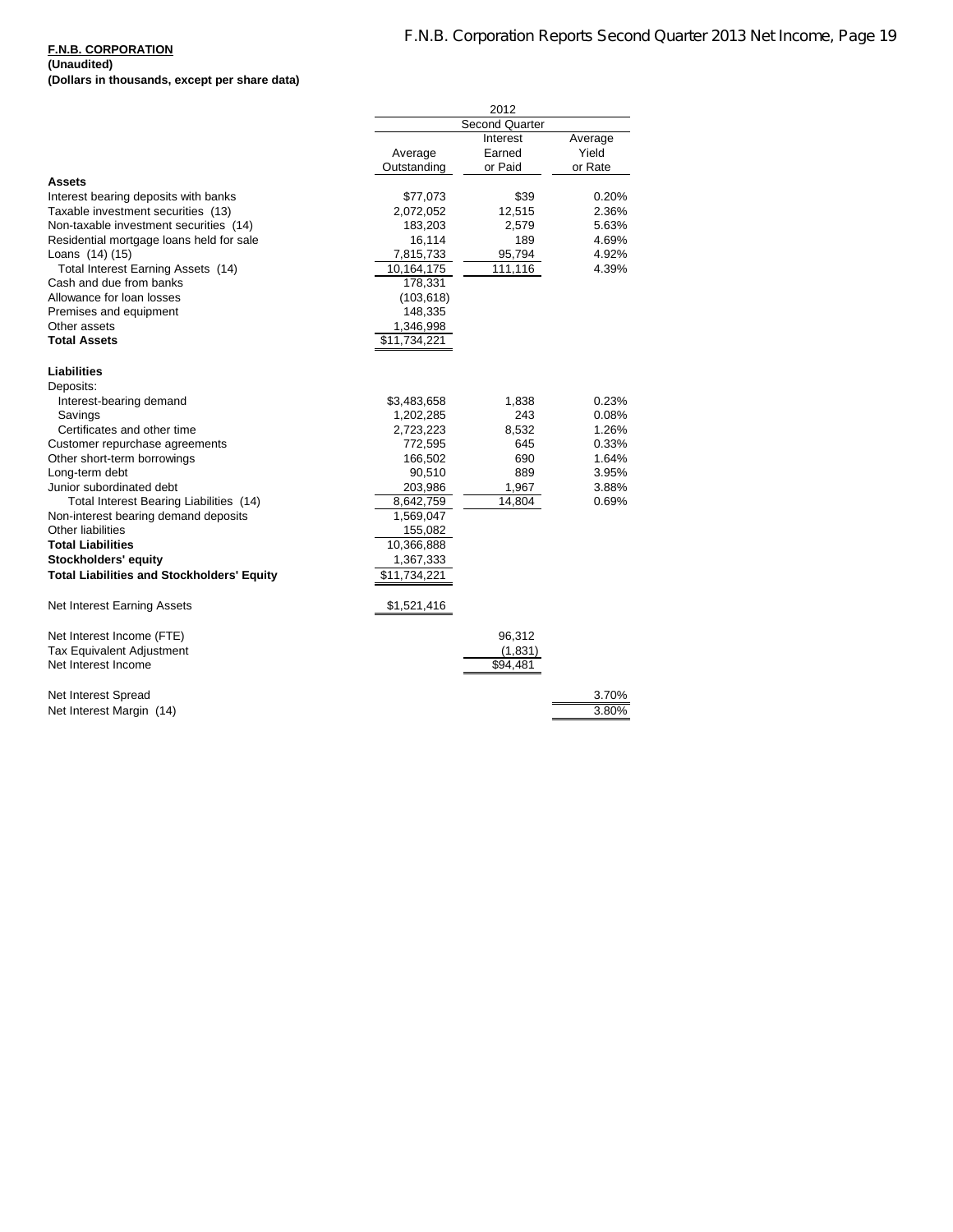**(Unaudited)**

|                                                   |              |              |         | For the Six Months Ended June 30, |           |         |  |
|---------------------------------------------------|--------------|--------------|---------|-----------------------------------|-----------|---------|--|
|                                                   |              | 2013<br>2012 |         |                                   |           |         |  |
|                                                   |              | Interest     | Average |                                   | Interest  | Average |  |
|                                                   | Average      | Earned       | Yield   | Average                           | Earned    | Yield   |  |
|                                                   | Outstanding  | or Paid      | or Rate | Outstanding                       | or Paid   | or Rate |  |
| <b>Assets</b>                                     |              |              |         |                                   |           |         |  |
| Interest bearing deposits with banks              | \$34,712     | \$32         | 0.19%   | \$87,669                          | \$95      | 0.22%   |  |
| Taxable investment securities (13)                | 2,109,605    | 21,281       | 1.97%   | 1,990,339                         | 24,873    | 2.45%   |  |
| Non-taxable investment securities (14)            | 165,799      | 4,560        | 5.50%   | 184,690                           | 5,218     | 5.65%   |  |
| Residential mortgage loans held for sale          | 26,594       | 483          | 3.63%   | 14,037                            | 316       | 4.51%   |  |
| Loans (14) (15)                                   | 8,344,076    | 190,087      | 4.58%   | 7,790,767                         | 189,802   | 4.89%   |  |
| Total Interest Earning Assets (14)                | 10,680,786   | 216,443      | 4.08%   | 10,067,502                        | 220,304   | 4.39%   |  |
| Cash and due from banks                           | 174,461      |              |         | 183,244                           |           |         |  |
| Allowance for loan losses                         | (107,009)    |              |         | (103,068)                         |           |         |  |
| Premises and equipment                            | 142,385      |              |         | 148,019                           |           |         |  |
| Other assets                                      | 1,348,056    |              |         | 1,353,246                         |           |         |  |
| <b>Total Assets</b>                               | \$12,238,679 |              |         | \$11,648,943                      |           |         |  |
| <b>Liabilities</b>                                |              |              |         |                                   |           |         |  |
| Deposits:                                         |              |              |         |                                   |           |         |  |
| Interest-bearing demand                           | \$3,739,948  | 2,935        | 0.16%   | \$3,460,439                       | 4,038     | 0.23%   |  |
| Savings                                           | 1,315,251    | 330          | 0.05%   | 1,178,328                         | 619       | 0.11%   |  |
| Certificates and other time                       | 2,477,507    | 12,343       | 1.00%   | 2,768,560                         | 17,914    | 1.30%   |  |
| Customer repurchase agreements                    | 781,052      | 921          | 0.23%   | 748,338                           | 1,328     | 0.35%   |  |
| Other short-term borrowings                       | 216,699      | 1,261        | 1.16%   | 159,740                           | 1,451     | 1.80%   |  |
| Long-term debt                                    | 92,210       | 1,549        | 3.39%   | 91,399                            | 1,842     | 4.05%   |  |
| Junior subordinated debt                          | 205,321      | 3,778        | 3.71%   | 202,931                           | 3,978     | 3.94%   |  |
| Total Interest Bearing Liabilities (14)           | 8,827,988    | 23,117       | 0.53%   | 8,609,735                         | 31,170    | 0.73%   |  |
| Non-interest bearing demand deposits              | 1,823,471    |              |         | 1,519,847                         |           |         |  |
| <b>Other liabilities</b>                          | 144,659      |              |         | 159,410                           |           |         |  |
| <b>Total Liabilities</b>                          | 10,796,118   |              |         | 10,288,992                        |           |         |  |
| Stockholders' equity                              | 1,442,561    |              |         | 1,359,951                         |           |         |  |
| <b>Total Liabilities and Stockholders' Equity</b> | \$12,238,679 |              |         | \$11,648,943                      |           |         |  |
| Net Interest Earning Assets                       | \$1,852,798  |              |         | \$1,457,767                       |           |         |  |
| Net Interest Income (FTE)                         |              | 193,326      |         |                                   | 189,134   |         |  |
| Tax Equivalent Adjustment                         |              | (3, 484)     |         |                                   | (3,732)   |         |  |
| Net Interest Income                               |              | \$189,842    |         |                                   | \$185,402 |         |  |
| Net Interest Spread                               |              |              | 3.55%   |                                   |           | 3.67%   |  |
| Net Interest Margin (14)                          |              |              | 3.64%   |                                   |           | 3.77%   |  |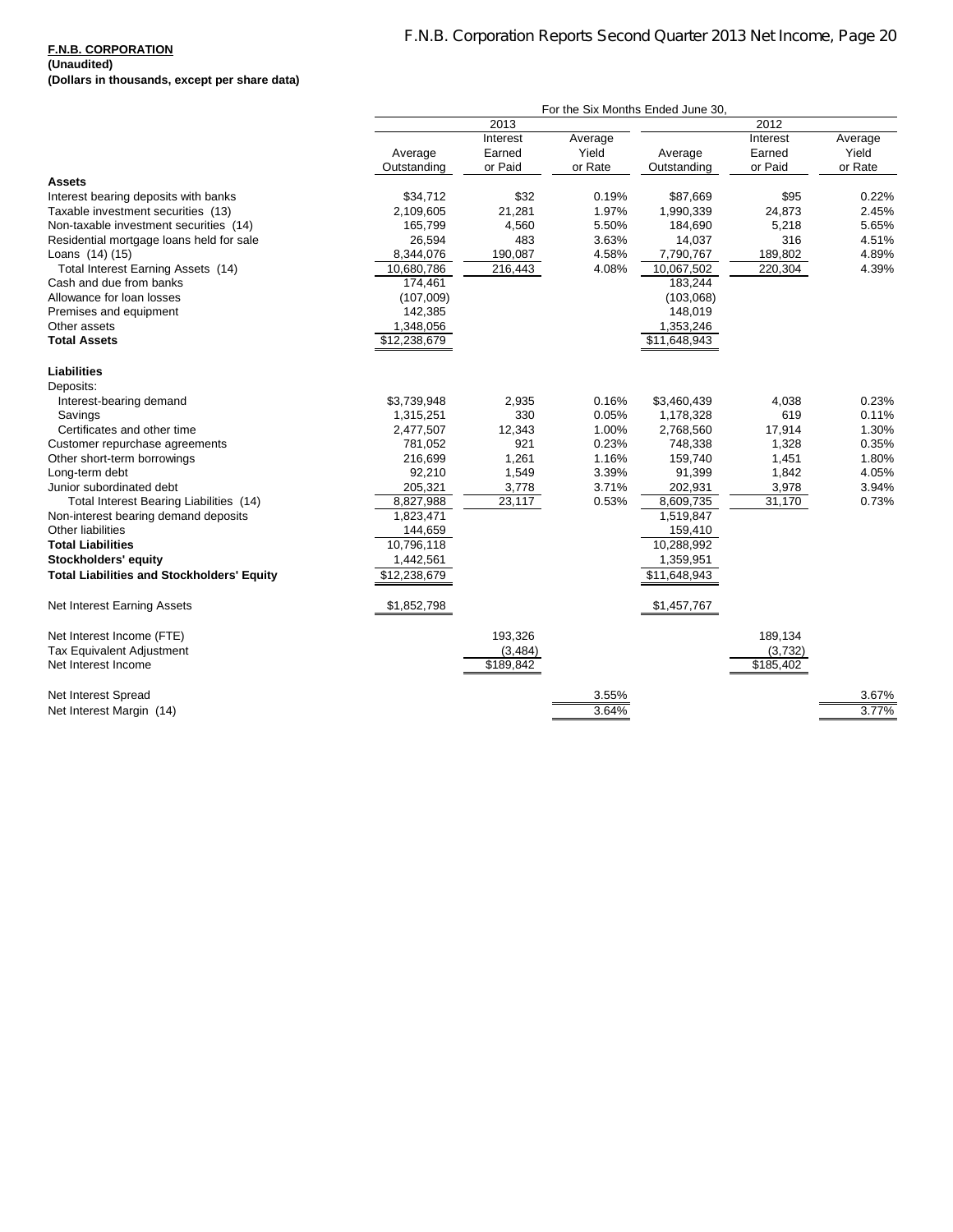### **(Unaudited)**

### **(Dollars in thousands, except per share data)**

### NON-GAAP FINANCIAL MEASURES

We believe the following non-GAAP financial measures used by F.N.B. Corporation provide information useful to investors in understanding F.N.B. Corporation's operating performance and trends, and facilitate comparisons with the performance of F.N.B. Corporation's peers. The non-GAAP financial measures used by F.N.B. Corporation may differ from the non-GAAP financial measures other financial institutions use to measure their results of operations. Non-GAAP financial measures should be viewed in addition to, and not as an alternative for, F.N.B. Corporation's reported results prepared in accordance with U.S. GAAP. The following tables summarize the non-GAAP financial measures included in this press release and derived from amounts reported in F.N.B. Corporation's financial statements.

|                                                      | 2013          |             | 2012        |
|------------------------------------------------------|---------------|-------------|-------------|
|                                                      | Second        | First       | Second      |
|                                                      | Quarter       | Quarter     | Quarter     |
| Return on average tangible equity (2):               |               |             |             |
| Net income (annualized)                              | \$117,094     | \$115,739   | \$117,162   |
| Amortization of intangibles, net of tax (annualized) | 5,541         | 5,237       | 6,194       |
|                                                      | 122,635       | 120,976     | 123,356     |
| Average total shareholders' equity                   | 1,473,945     | 1,410,827   | 1,367,333   |
| Less: Average intangibles                            | (745, 458)    | (712,467)   | (718, 507)  |
|                                                      | 728,487       | 698,360     | 648,826     |
| Return on average tangible equity (2)                | 16.83%        | 17.32%      | 19.01%      |
|                                                      |               |             |             |
| Return on average tangible assets (3):               |               |             |             |
| Net income (annualized)                              | \$117,094     | \$115,739   | \$117,162   |
| Amortization of intangibles, net of tax (annualized) | 5,541         | 5,237       | 6,194       |
|                                                      | 122.635       | 120,976     | 123,356     |
| Average total assets                                 | 12,470,029    | 12,004,759  | 11,734,221  |
| Less: Average intangibles                            | (745, 458)    | (712,467)   | (718, 507)  |
|                                                      | 11,724,571    | 11,292,292  | 11,015,714  |
| Return on average tangible assets (3)                | 1.05%         | 1.07%       | 1.12%       |
|                                                      |               |             |             |
| Tangible book value per share:                       |               |             |             |
| Total shareholders' equity                           | \$1,468,998   | \$1,413,257 | \$1,372,496 |
| Less: intangibles                                    | (746, 981)    | (711,420)   | (715,431)   |
|                                                      | 722.017       | 701,837     | 657,065     |
| Ending shares outstanding                            | 145, 151, 279 | 140,377,174 | 139,709,302 |
| Tangible book value per share                        | \$4.97        | \$5.00      | \$4.70      |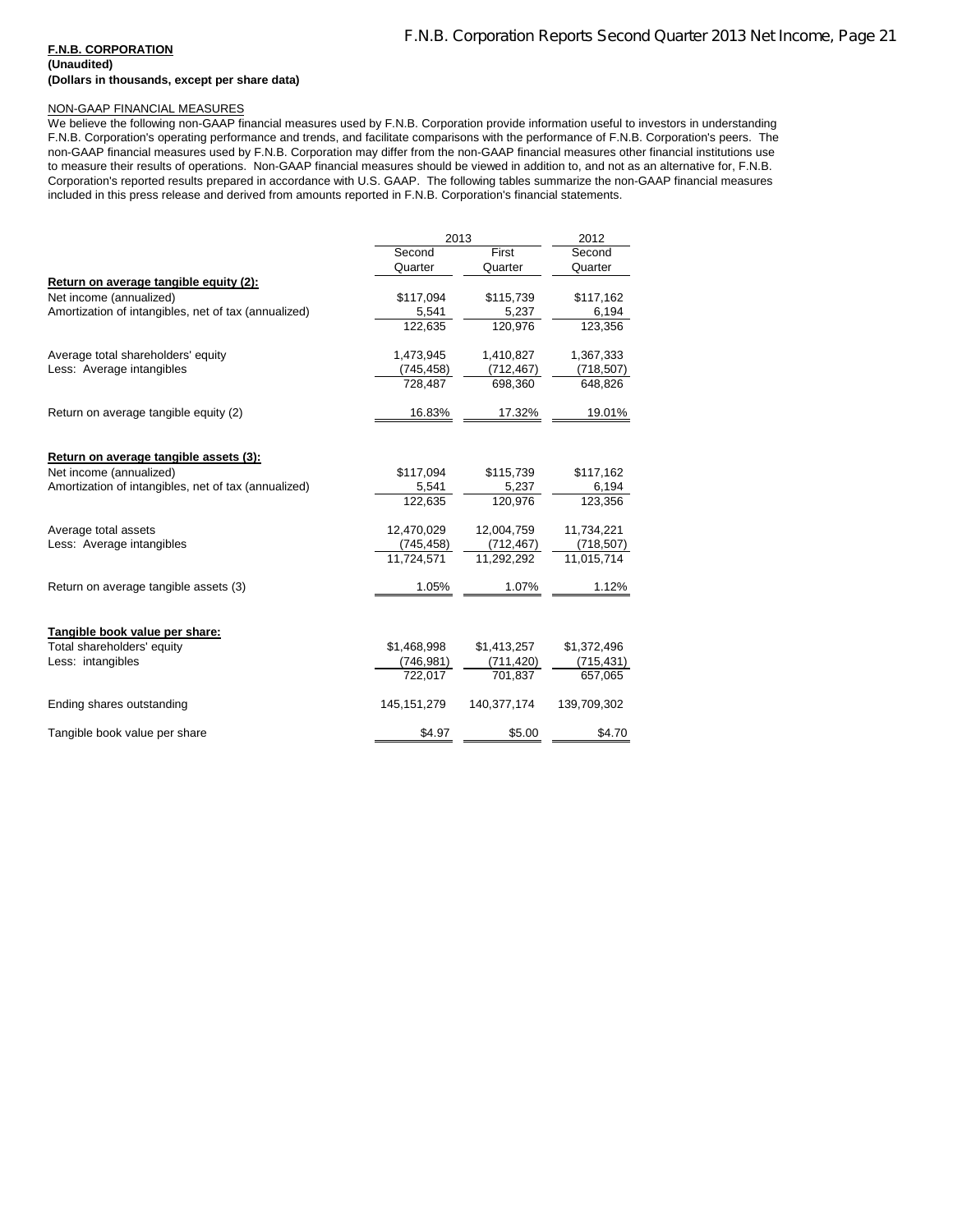**(Unaudited)**

|                                                      |             | For the Six Months |  |  |
|------------------------------------------------------|-------------|--------------------|--|--|
|                                                      |             | Ended June 30,     |  |  |
|                                                      | 2013        | 2012               |  |  |
| Return on average tangible equity (2):               |             |                    |  |  |
| Net income (annualized)                              | \$116,418   | \$101,982          |  |  |
| Amortization of intangibles, net of tax (annualized) | 5,388       | 6,078              |  |  |
|                                                      | 121,806     | 108,060            |  |  |
| Average total shareholders' equity                   | 1,442,561   | 1,359,951          |  |  |
| Less: Average intangibles                            | (729,054)   | (718,851)          |  |  |
|                                                      | 713,507     | 641,100            |  |  |
| Return on average tangible equity (2)                | 17.07%      | 16.86%             |  |  |
|                                                      |             |                    |  |  |
| Return on average tangible assets (3):               |             |                    |  |  |
| Net income (annualized)                              | \$116,418   | \$101,982          |  |  |
| Amortization of intangibles, net of tax (annualized) | 5,388       | 6,078              |  |  |
|                                                      | 121.806     | 108.060            |  |  |
| Average total assets                                 | 12,238,679  | 11,648,943         |  |  |
| Less: Average intangibles                            | (729, 054)  | (718, 851)         |  |  |
|                                                      | 11.509.624  | 10,930,092         |  |  |
| Return on average tangible assets (3)                | 1.06%       | 0.99%              |  |  |
|                                                      |             |                    |  |  |
| Tangible book value per share:                       | \$1,468,998 | \$1,372,496        |  |  |
| Total shareholders' equity                           |             |                    |  |  |
| Less: intangibles                                    | (746, 981)  | (715,431)          |  |  |
|                                                      | 722.017     | 657,065            |  |  |
| Ending shares outstanding                            | 140,377,174 | 139,709,302        |  |  |
| Tangible book value per share                        | \$5.14      | \$4.70             |  |  |